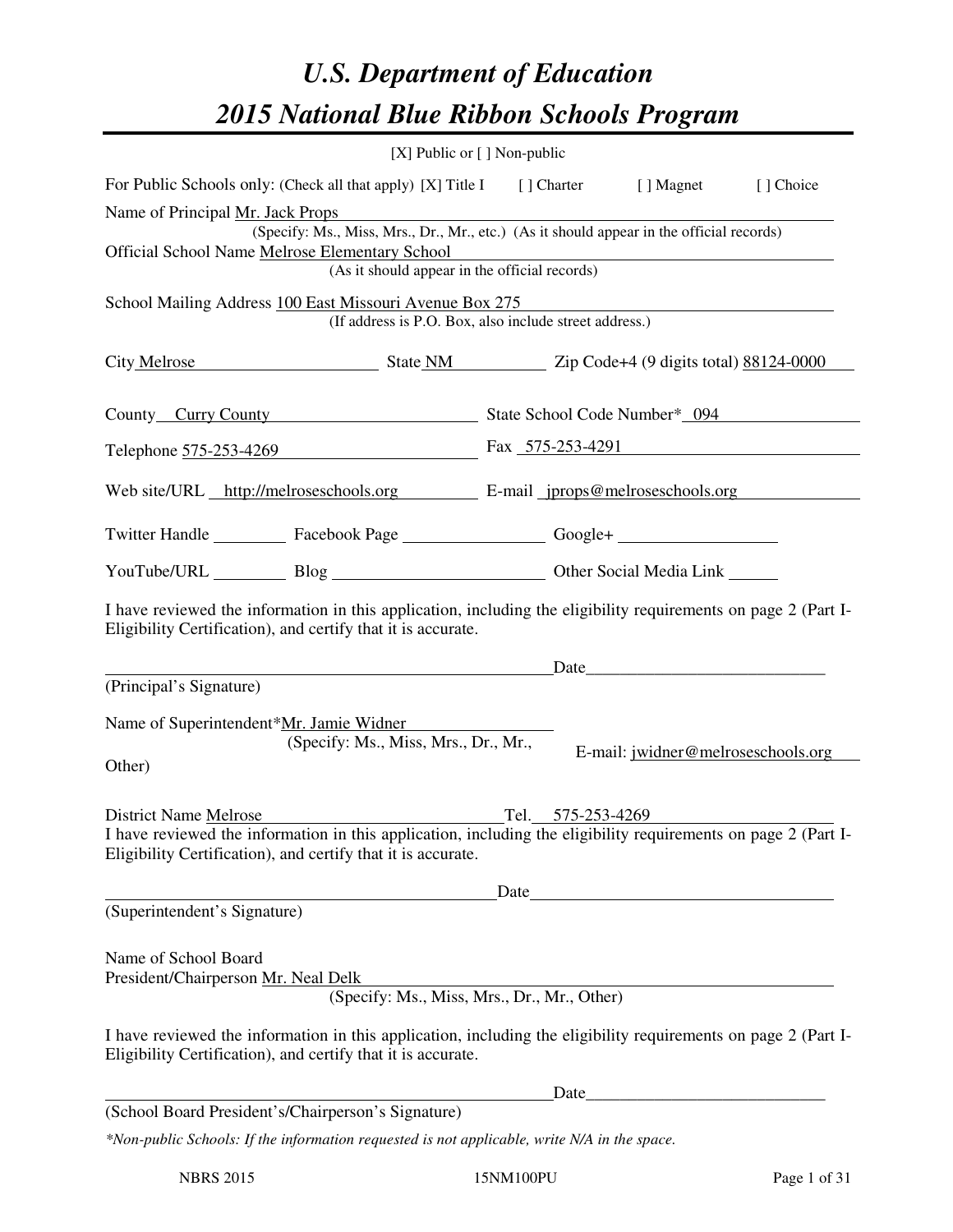#### **Include this page in the school's application as page 2.**

The signatures on the first page of this application (cover page) certify that each of the statements below, concerning the school's eligibility and compliance with U.S. Department of Education and National Blue Ribbon Schools requirements, are true and correct.

- 1. The school configuration includes one or more of grades K-12. (Schools on the same campus with one principal, even a K-12 school, must apply as an entire school.)
- 2. The school has made its Annual Measurable Objectives (AMOs) or Adequate Yearly Progress (AYP) each year for the past two years and has not been identified by the state as "persistently dangerous" within the last two years.
- 3. To meet final eligibility, a public school must meet the state's AMOs or AYP requirements in the 2014-2015 school year and be certified by the state representative. Any status appeals must be resolved at least two weeks before the awards ceremony for the school to receive the award.
- 4. If the school includes grades 7 or higher, the school must have foreign language as a part of its curriculum.
- 5. The school has been in existence for five full years, that is, from at least September 2009 and each tested grade must have been part of the school for the past three years.
- 6. The nominated school has not received the National Blue Ribbon Schools award in the past five years: 2010, 2011, 2012, 2013, or 2014.
- 7. The nominated school has no history of testing irregularities, nor have charges of irregularities been brought against the school at the time of nomination. The U.S. Department of Education reserves the right to disqualify a school's application and/or rescind a school's award if irregularities are later discovered and proven by the state.
- 8. The nominated school or district is not refusing Office of Civil Rights (OCR) access to information necessary to investigate a civil rights complaint or to conduct a district-wide compliance review.
- 9. The OCR has not issued a violation letter of findings to the school district concluding that the nominated school or the district as a whole has violated one or more of the civil rights statutes. A violation letter of findings will not be considered outstanding if OCR has accepted a corrective action plan from the district to remedy the violation.
- 10. The U.S. Department of Justice does not have a pending suit alleging that the nominated school or the school district as a whole has violated one or more of the civil rights statutes or the Constitution's equal protection clause.
- 11. There are no findings of violations of the Individuals with Disabilities Education Act in a U.S. Department of Education monitoring report that apply to the school or school district in question; or if there are such findings, the state or district has corrected, or agreed to correct, the findings.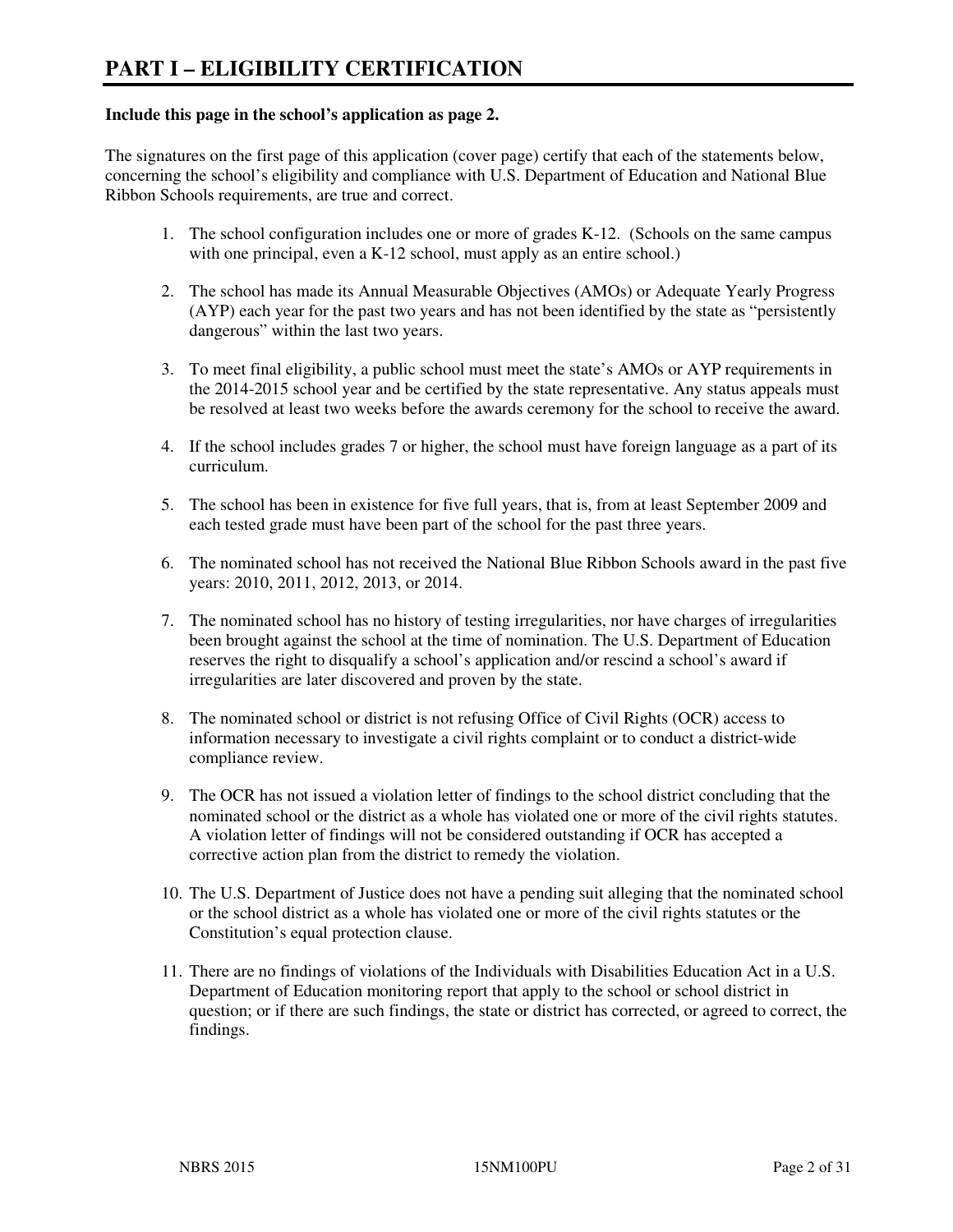# **PART II - DEMOGRAPHIC DATA**

#### **All data are the most recent year available.**

**DISTRICT** (Question 1 is not applicable to non-public schools)

| $\perp$ | Number of schools in the district<br>(per district designation): | $\perp$ Elementary schools (includes K-8)<br>1 Middle/Junior high schools<br>1 High schools<br>$0 K-12$ schools |
|---------|------------------------------------------------------------------|-----------------------------------------------------------------------------------------------------------------|
|         |                                                                  |                                                                                                                 |

3 TOTAL

**SCHOOL** (To be completed by all schools)

2. Category that best describes the area where the school is located:

[ ] Urban or large central city [ ] Suburban with characteristics typical of an urban area [ ] Suburban [X] Small city or town in a rural area [ ] Rural

- 3. 7 Number of years the principal has been in her/his position at this school.
- 4. Number of students as of October 1 enrolled at each grade level or its equivalent in applying school:

| Grade                           | # of         | # of Females | <b>Grade Total</b> |
|---------------------------------|--------------|--------------|--------------------|
|                                 | <b>Males</b> |              |                    |
| <b>PreK</b>                     | 8            | 9            | 17                 |
| K                               | 5            | 11           | 16                 |
| 1                               | 12           | 5            | 17                 |
| $\mathbf{2}$                    | 13           | 8            | 21                 |
| 3                               | 4            | 11           | 15                 |
| 4                               | 7            | 6            | 13                 |
| 5                               | 7            | 5            | 12                 |
| 6                               | 8            | 6            | 14                 |
| 7                               | 0            | $\Omega$     | $\theta$           |
| 8                               | 0            | 0            | 0                  |
| 9                               | 0            | 0            | 0                  |
| 10                              | 0            | 0            | 0                  |
| 11                              | 0            | 0            | $\theta$           |
| 12                              | 0            | 0            | $\theta$           |
| <b>Total</b><br><b>Students</b> | 64           | 61           | 125                |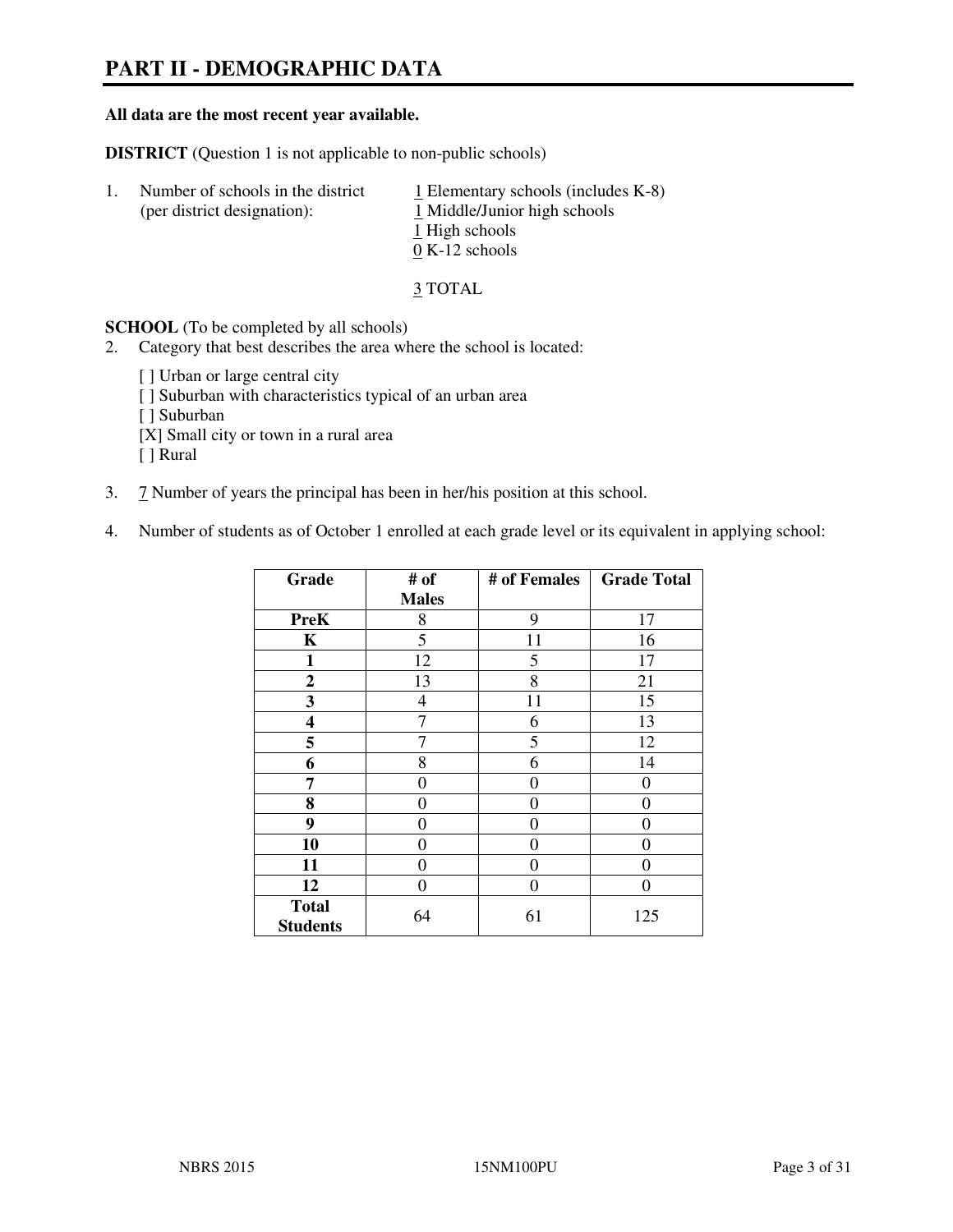the school: 0 % Asian

5. Racial/ethnic composition of  $\frac{2}{\sqrt{2}}$  % American Indian or Alaska Native 0 % Black or African American 14 % Hispanic or Latino 0 % Native Hawaiian or Other Pacific Islander 84 % White 0 % Two or more races **100 % Total** 

(Only these seven standard categories should be used to report the racial/ethnic composition of your school. The Final Guidance on Maintaining, Collecting, and Reporting Racial and Ethnic Data to the U.S. Department of Education published in the October 19, 2007 *Federal Register* provides definitions for each of the seven categories.)

6. Student turnover, or mobility rate, during the 2013 - 2014 year: 14%

This rate should be calculated using the grid below. The answer to (6) is the mobility rate.

| <b>Steps For Determining Mobility Rate</b>         | Answer |
|----------------------------------------------------|--------|
| $(1)$ Number of students who transferred to        |        |
| the school after October 1, 2013 until the         | 6      |
| end of the school year                             |        |
| (2) Number of students who transferred             |        |
| <i>from</i> the school after October 1, 2013 until | 13     |
| the end of the school year                         |        |
| (3) Total of all transferred students [sum of      | 19     |
| rows $(1)$ and $(2)$ ]                             |        |
| (4) Total number of students in the school as      | 137    |
| of October 1                                       |        |
| $(5)$ Total transferred students in row $(3)$      | 0.139  |
| divided by total students in row (4)               |        |
| $(6)$ Amount in row $(5)$ multiplied by 100        | 14     |

# 7. English Language Learners (ELL) in the school:  $0\%$

Number of non-English languages represented: 0 Specify non-English languages:

0 Total number ELL

8. Students eligible for free/reduced-priced meals:  $49\%$ Total number students who qualify: 61

#### **Information for Public Schools Only - Data Provided by the State**

The state has reported that  $49\%$  of the students enrolled in this school are from low income or disadvantaged families based on the following subgroup(s): Students eligible for free/reduced-priced meals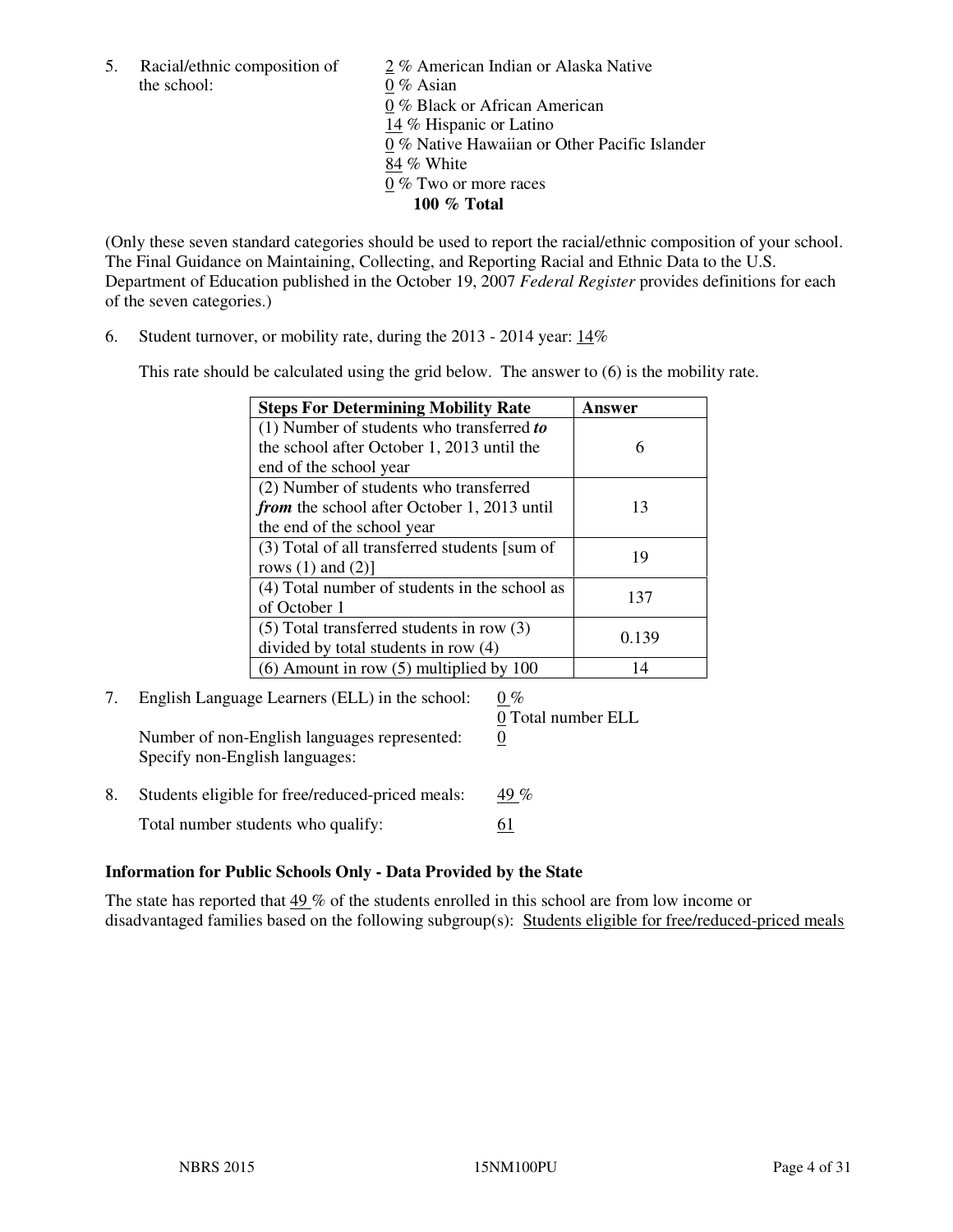9. Students receiving special education services:  $25\%$ 

40 Total number of students served

Indicate below the number of students with disabilities according to conditions designated in the Individuals with Disabilities Education Act. Do not add additional categories.

| 0 Orthopedic Impairment                                                                                                              |
|--------------------------------------------------------------------------------------------------------------------------------------|
| 1 Other Health Impaired                                                                                                              |
| 10 Specific Learning Disability                                                                                                      |
| 23 Speech or Language Impairment                                                                                                     |
| 0 Traumatic Brain Injury                                                                                                             |
| 0 Visual Impairment Including Blindness                                                                                              |
| 4 Developmentally Delayed                                                                                                            |
| 0 Deaf-Blindness<br>1 Emotional Disturbance<br>$\underline{0}$ Hearing Impairment<br>0 Mental Retardation<br>1 Multiple Disabilities |

10. Use Full-Time Equivalents (FTEs), rounded to nearest whole numeral, to indicate the number of personnel in each of the categories below:

|                                       | <b>Number of Staff</b> |
|---------------------------------------|------------------------|
| Administrators                        |                        |
| Classroom teachers                    | 8                      |
| Resource teachers/specialists         |                        |
| e.g., reading, math, science, special | 3                      |
| education, enrichment, technology,    |                        |
| art, music, physical education, etc.  |                        |
| Paraprofessionals                     | 6                      |
| Student support personnel             |                        |
| e.g., guidance counselors, behavior   |                        |
| interventionists, mental/physical     |                        |
| health service providers,             |                        |
| psychologists, family engagement      |                        |
| liaisons, career/college attainment   |                        |
| coaches, etc.                         |                        |
|                                       |                        |

11. Average student-classroom teacher ratio, that is, the number of students in the school divided by the FTE of classroom teachers, e.g.,  $22:1 \quad 17:1$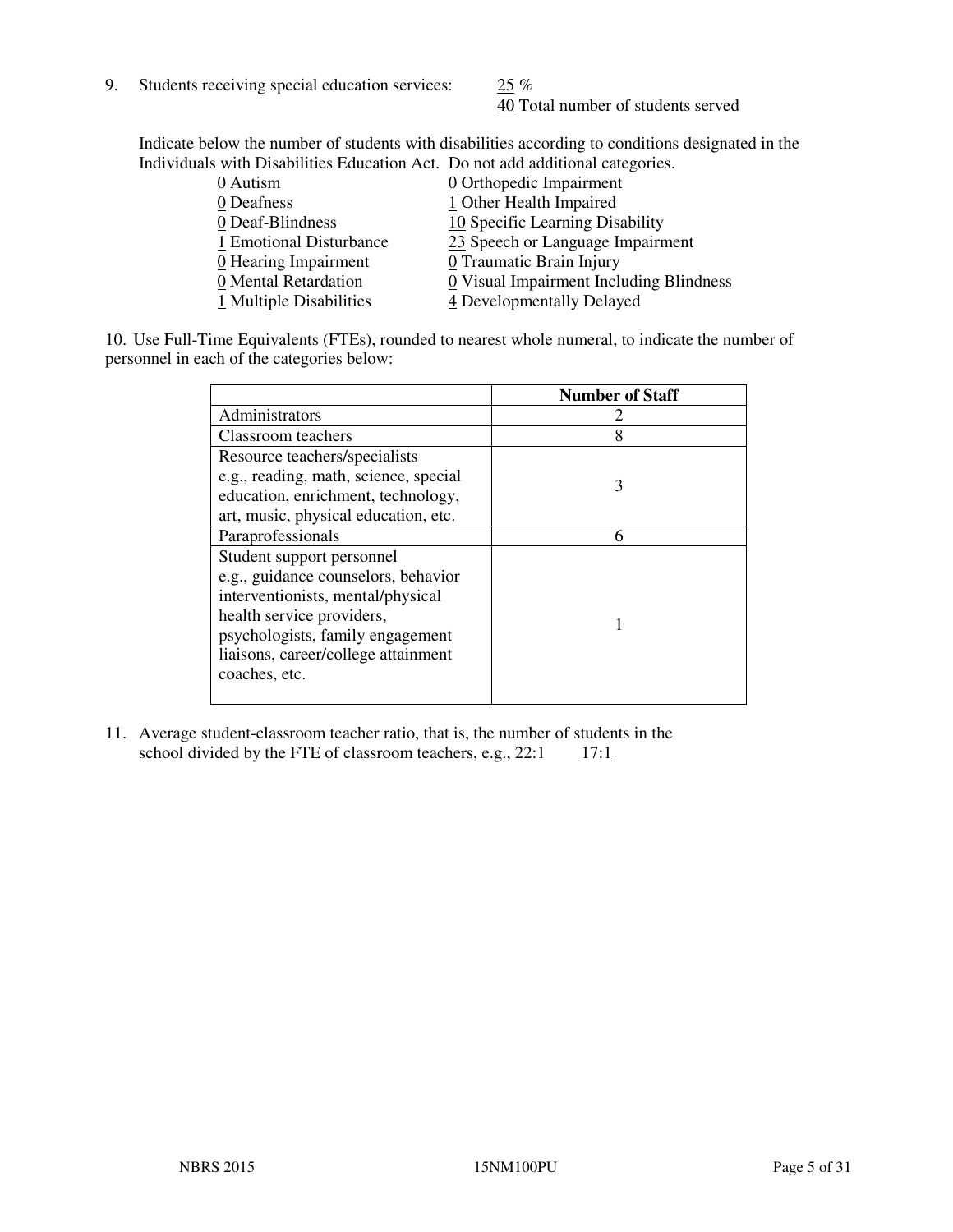12. Show daily student attendance rates. Only high schools need to supply yearly graduation rates.

| <b>Required Information</b> | 2013-2014     | 2012-2013       | 2011-2012 | 2010-2011 | 2009-2010 |
|-----------------------------|---------------|-----------------|-----------|-----------|-----------|
| Daily student attendance    | 96%           | $95\%$          | 96%       | 95%       | 96%       |
| High school graduation rate | $\gamma_{\%}$ | $\mathcal{V}_o$ | $0\%$     | 0%        | 0%        |

#### 13. **For schools ending in grade 12 (high schools)**

Show percentages to indicate the post-secondary status of students who graduated in Spring 2014

| <b>Post-Secondary Status</b>                  |       |
|-----------------------------------------------|-------|
| Graduating class size                         |       |
| Enrolled in a 4-year college or university    | በ‰    |
| Enrolled in a community college               | $0\%$ |
| Enrolled in career/technical training program | $0\%$ |
| Found employment                              | $0\%$ |
| Joined the military or other public service   | 0%    |
| Other                                         |       |

14. Indicate whether your school has previously received a National Blue Ribbon Schools award. Yes X No

If yes, select the year in which your school received the award.

15. Please summarize your school mission in 25 words or less: Melrose Schools - Pursuing Excellence on a Daily Basis.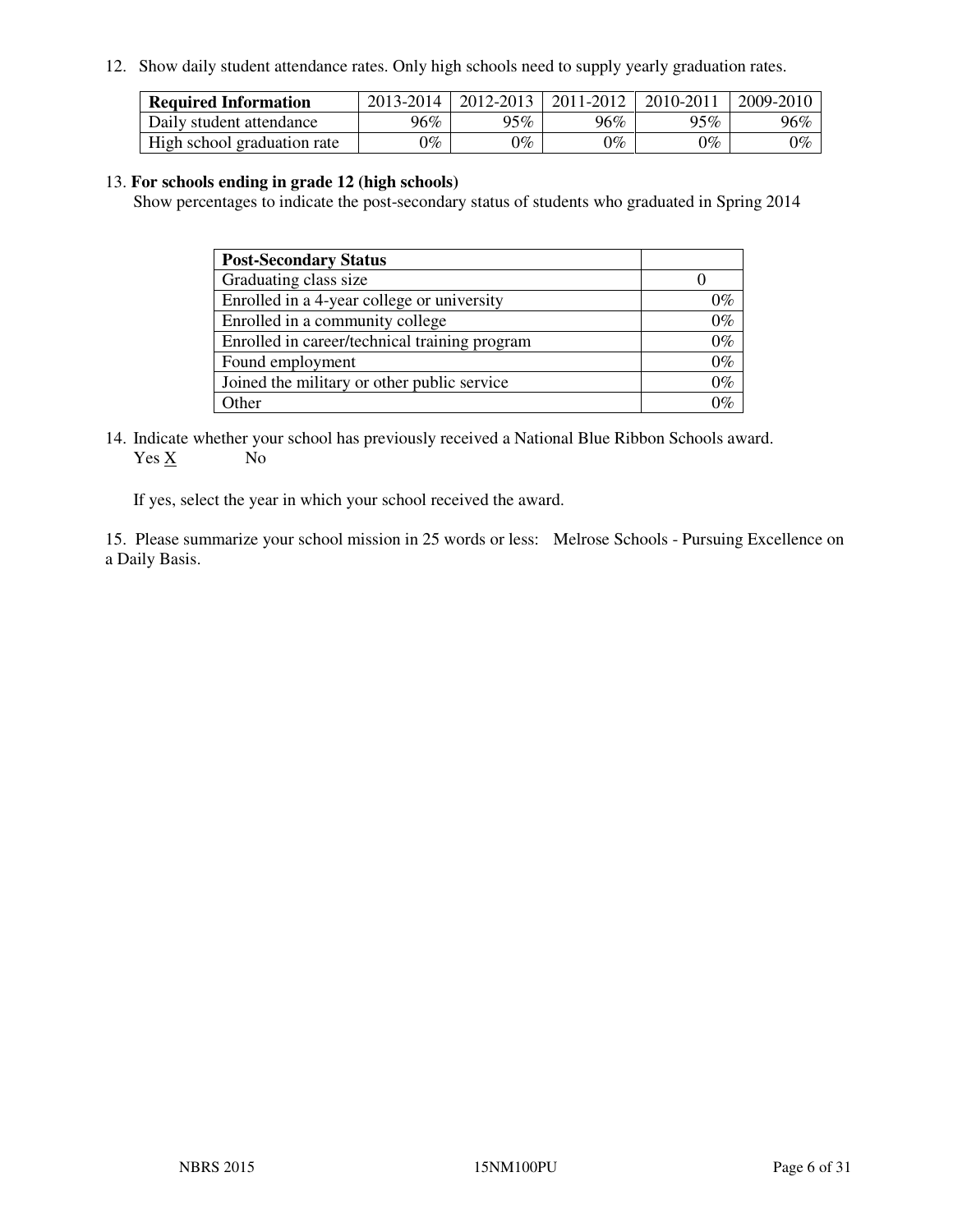# **PART III – SUMMARY**

Melrose Elementary School has a true vision of celebrating the entire child. Embracing every child that comes through our door is an every day occurrence at Melrose Schools. Our teaching staff is dynamic and always looking for new and innovative ways to reach every student so that they can achieve their very best. We believe in an "old fashioned-values driven" education. However, this does not mean that we don't embrace new approaches to teaching all children. We offer many programs that help build each student. For example we offer a pre-kindergarten program for all students in our district, so that they can be kindergarten ready when they move to that classroom. We also offer reading intervention programs that will help struggling readers achieve and become proficient on New Mexico standardized tests. Our data tables indicate that we are moving all students in an upward direction with the help of these two programs and others. Furthermore, we have instituted an after school program that reaches a high percentage of all elementary students. This program allows for individual tutoring and allows students to pursue learning in any direction they choose. Finally, we offer an enrichment program at the elementary school that includes fine arts, physical education and advanced literature, as some examples.

Melrose Municipal Schools is a rural, small town school in a community of about 700 people. Ranching and farming are the mainstays of our economy and many of our residents work in Clovis, a town of about 35,000 which is about 25 miles to the east. Our school district is a preK-12 grade district of about 215 total students and we offer many opportunities for our students to excel in a variety of activities throughout elementary school, junior high school and high school. Our elementary school is a preK-6 grade school in a separate building, but housed in our small rural district. Our school has an outstanding reputation state wide and is well known for our outstanding teachers and students. In tracking graduates over the last 20 years, we find that 77 percent of our graduates go on to post-secondary schooling and 11 percent join the military, giving us a very high percentage of "productive citizens." What this means to us is that the product (student) produced by Melrose Schools is tremendous and well-rounded to attack their future. With all this said, it is very evident that Melrose Elementary School is a major part of that equation. Because of the tremendous staff in our elementary school, our students are ready to proceed to the next level and they are successful.

Melrose Schools began in 1906 and has been building a reputation second to none since that time. We have many traditions and customs here at Melrose and these are passed on to all students. We are currently moving to a 4-day per week school calendar so as to better use the limited resources that come with being a small, rural school. The staff, administration, school board, and community all work very hard to protect our school and use those limited resources to make all students successful.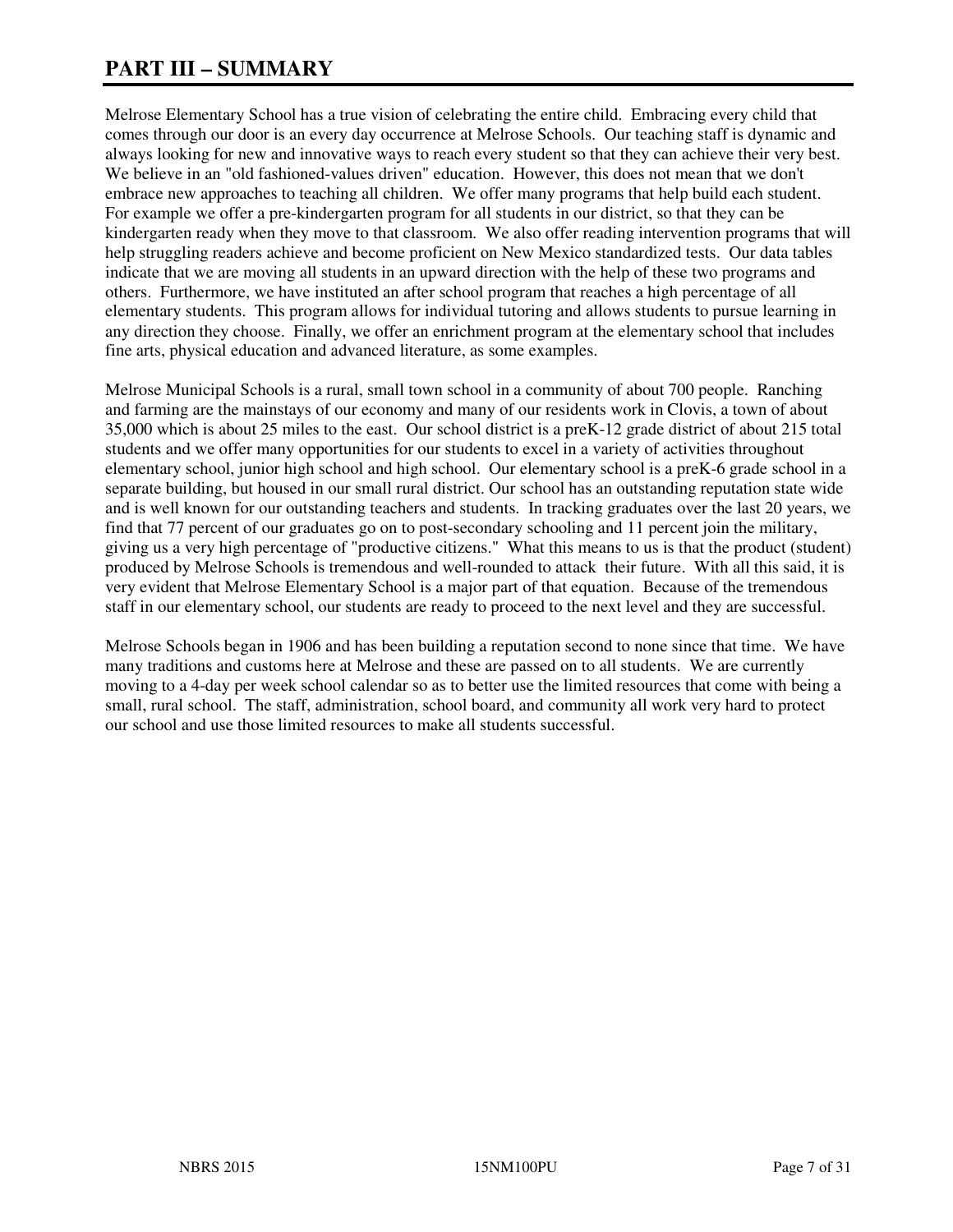#### **1. Core Curriculum:**

Melrose Elementary School's core curriculum is driven by the Common Core State Standards in reading and math. Textbooks and other "curriculum programs" are viewed as resources to help students achieve those standards. Melrose Elementary utilizes the New Mexico Standards and Benchmarks for all other curriculum areas.

Each grade level closely studies the Common Core Standards to determine the best approach to teaching and working toward mastery in each standard. Much time has been devoted to unpacking these standards and curriculum mapping to ensure all standards are met. Kindergarten through 6th grade teachers implement large group, small group and individualized instruction within each subject area.

The English Language Arts curriculum adopted by Melrose Elementary is Scott Foresman Reading Street in Kindergarten through 6th grades. Additionally, supplemental materials, such as trade books, novels, magazines, newspapers, and research materials are utilized. Each grade level employs a 90 minute reading block. Teachers plan intervention based upon Discovery, Dibels, and Star Reading data and share this data with the administrator and reading coach. Each grade level expects students to participate in daily independent reading in order to build those foundational reading skills. Students and teachers work together to set Accelerated Reading Goals for the students. If these goals are met, students are eligible for a field trip as a reward and motivation to read.

The rigorous Pearson Envision math curriculum was adopted in grades K-6 in 2012. This curriculum has pushed not only the students, but also the teachers to expand their understanding of math concepts. Each grade level pulls in supplemental materials from various other math curricula such as Excel, Saxon, Accelerated Math and other sources accessible to the teachers in order to fully address all standards.

Science and social studies standards are addressed within the 90-minute reading block as informational texts. In addition, students receive instruction through the utilization of Time for Kids and National Geographic Kids magazines. Teachers in each grade use special projects aligned with state standards to provide students with hands-on opportunities to explore science and social studies concepts.

Allowing students the opportunity to compete in academic challenges is an integral part of the overall curriculum we offer at Melrose Elementary. All students in grades 4th through 6th participate in the annual local science fair. This single project allows students to practice the skills required to fully experience the use of the scientific method. Each student is accountable for thoroughly researching their topic, predicting, experimental design, and drawing conclusions for their project. The wax museum project is also required for grades 4-6. Students choose a historical figure, research, write a report, and memorize a 1-2 minute speech for presentation to family and community. These special projects employ both science and social studies standards, but also address many standards within the Common Core State Standards in both ELA and math. Melrose Elementary also hosts an annual school-wide spelling bee. Two students from each grade level are selected to compete with students in grades 3-12.

In addition to instruction in the core subjects, students at Melrose Elementary have the opportunity to grow in other areas. Kindergarten through 6th grade students participate in PE at least twice a week. Third through sixth grade have PE daily. Melrose Elementary is also fortunate to have music classes twice weekly. Here, students practice singing, playing instruments, listening to different genres of music, and reading music. Melrose Elementary students access the computer labs daily for practice typing and interaction with math and reading software for intervention, practice and enrichment in order to further develop key foundational skills.

We have an outstanding preschool program that focuses on kindergarten preparedness and bridging the gap between home and school. Children who attend our preschool programs go on to kindergarten with many well-developed core curricular and socialization skills. Students participate in small group learning centers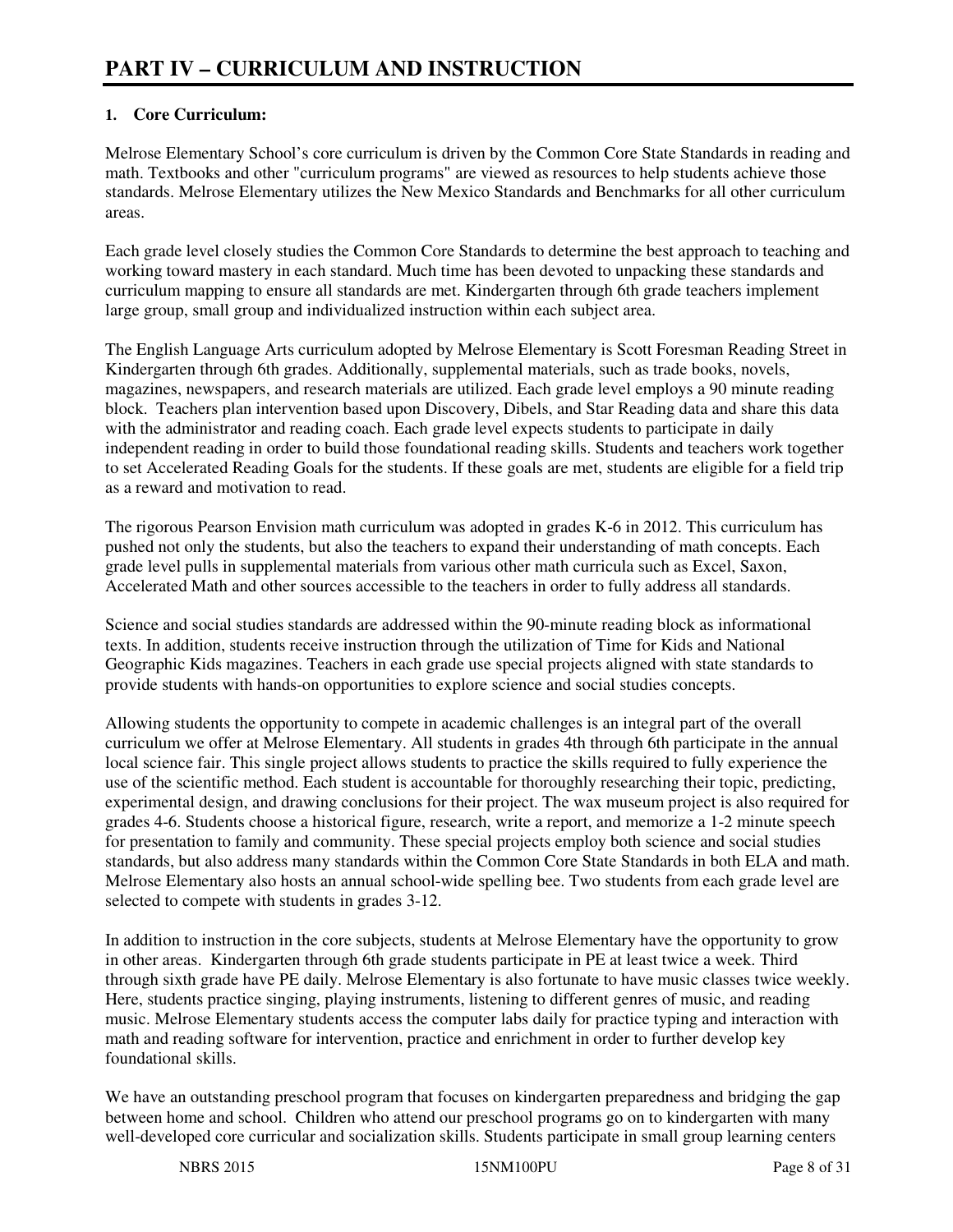of literacy, math, science, computers, and speech development. Our preschool uses theme based Creative Curriculum social studies to excite and engage students in the learning process. With our focus on literacy development, we have seen students obtain phonemic awareness skills such as segmenting, blending, alliteration, and rhyming during this early childhood stage which propels their future educational success.

#### **2. Other Curriculum Areas:**

The non-core subjects that Melrose Elementary takes part in are as strong as the core subjects. The elementary school participates in music, physical education, and technology weekly. Nutrition is also a subject that occurs throughout the year in various levels. The students have loved these added parts of our day for many years, and our administrators have recognized the importance of not letting go of these subjects in favor of saving money. It is our students at Melrose Elementary that have gained a great deal of knowledge and life skills through this teaching, and the teachers have long recognized the benefit!

Our school participates in music twice a week for one hour. First through sixth grade have a very talented music teacher, who comes to us from a strong musical teaching background. She makes this program fun and exciting, and the students walk around the halls singing and snapping some new tune she has just taught them. She brings many different facets of music alive for the children of our school. She does a school wide musical program at Christmas that involves first through sixth graders. Our audience is always amazed at the level of participation she can coax from the youngest to the oldest student in our school. We are richly blessed to have the involvement of this musical program in our school.

The students, from kindergarten to sixth grade, receive physical education each day. The benefit is not hard to measure, because the teachers realize the advantage daily! There are three different staff members who teach physical education. Each tries to bring activities to the students that enrich, motivate, and include the things going on in their lives. For example, when it is time for the students to collect money for the jump rope for heart, the PE teacher uses the time to teach them jump rope skills. Basketball skills are presented during the season, and track is the next to be addressed in preparation for the school wide track meet. The skills are important for life, and the opportunity to get outside or run around in the gym for an hour each day, allows the kids to use up energy, and re-focus their minds on the classroom when they return.

Another important part of our week is technology. A very good educational assistant has taken the third through sixth grade, and taught them the proper way to type, as well as the important details of the PARCC test. For an hour each week, they have practiced in a typing program called Type to Learn. Their skills have come so far, and they are using these skills on many classroom projects. Also, the details that are built into the PARCC test must be taught and practiced. The students were able to feel a great level of confidence in using the extra skills taught to them in this important weekly class.

Nutrition is an important life skill that is often overlooked. Our Family and Consumer Sciences teacher, is always willing to include our elementary school in various projects throughout the school year. The third grade visited her for a two week stretch, an hour at a time, to learn about the best way to build a healthy plate. She also included the fourth grade in a "taste test" to help the FCCLA team crate a healthy "lunchable" meal for kids. The students tried the first meal, a Greek based presentation, which had small tastes of the country. The students were asked to help them survey the things they loved, and the things they did not care for. The very next day, they were brought back and the changes were presented. The students gave their opinions on the changes. They learned about nutrition, opinion polls, constructive criticism, and it was the opportunity for the fourth grade to write a compare and contrast paper about their experience. She has offered nutrition programs for all elementary grades during the past.

All the non-core subjects that Melrose Elementary provides for their students offer a wide variety of essential skills to add to the many curriculum subjects taught in the classroom. Each of the added subjects offer a chance the students would not otherwise experience. And their education is greatly enriched by the opportunity!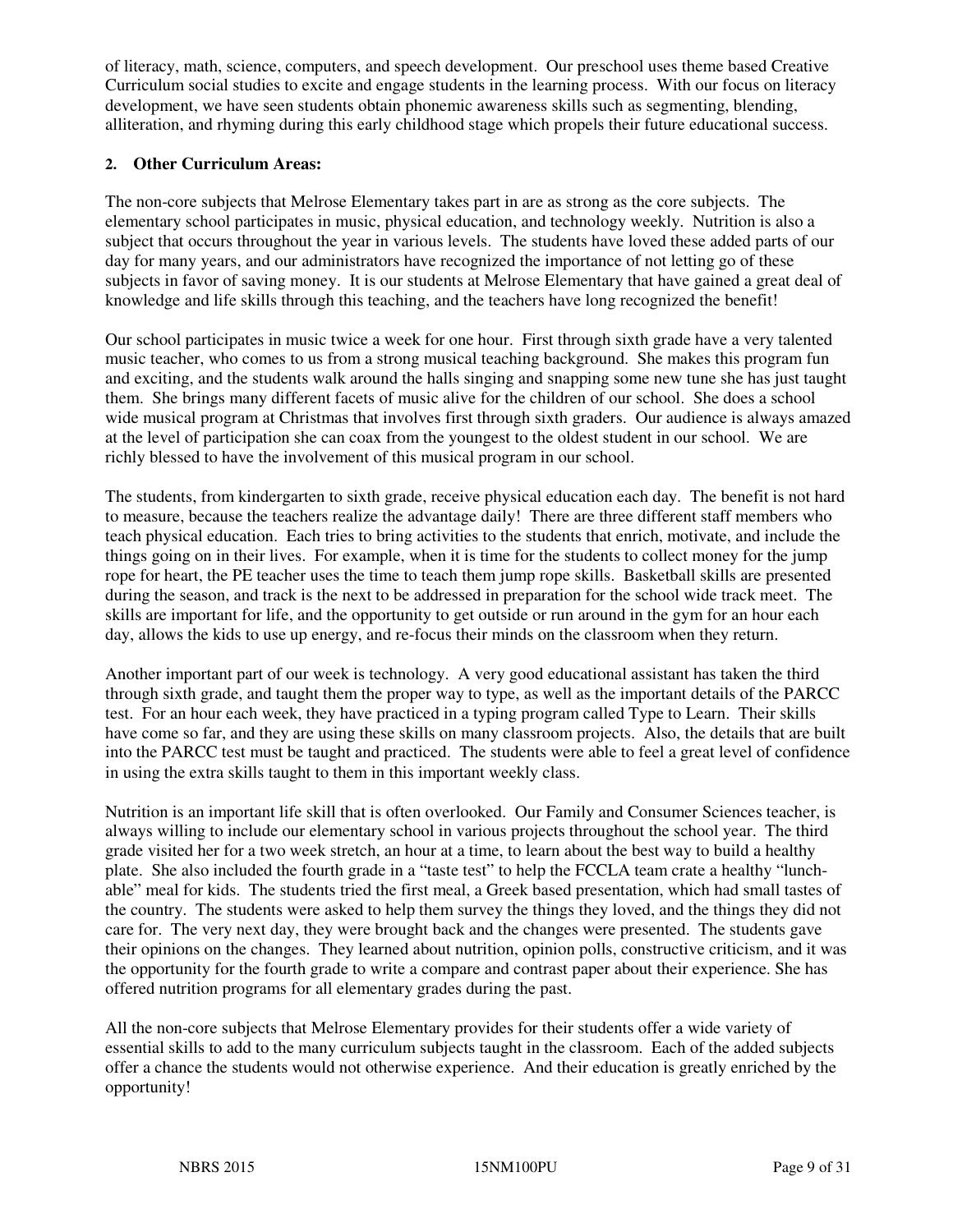#### **3. Instructional Methods and Interventions:**

Melrose Elementary School provides differentiated instruction to our diverse learners on a daily basis. Multiple professional development trainings have been provided during staff in-services, as well as offsite workshops. Implementation of the strategies learned is applied within the classrooms as we promote the theory that all students can succeed. This is accomplished by flexible student grouping, inclusion, rigorous curriculum, differentiated reading in academic fitness, enrichment, and accommodations. Essential questions are identified, which are aligned to the CCSS. To help ensure that student needs are met, the teachers modify the depth, pacing, and scope of the curriculum to accommodate differentiated learning.

Special Education is a support system to help students achieve goals set forth in order to help them close the deficit between current level of achievement to that at grade level. This view drives the scheduling of special education students' pullout services. Special education students receive extra support within the classroom through educational assistants. We strive to provide services for each individual student needs, remembering that every learner is an individual.

Differentiation and scaffolding is also supported through technology. Each classroom is equipped with an interactive whiteboard and/or an Apple TV, Ipad, student computers, Elmo, and access to a classroom set of Kindles. Melrose Elementary School also has two fully equipped student computer labs, providing enough computers in each lab for every student in a class to be on a computer at the same time. Software provides targeted, standard driven lessons providing review, intervention, and enrichment during computer period for each class. These programs require students to master a concept before allowing them to move forward to the next standard or level.

Through ongoing formative assessments, we are able to assess and monitor every student's content knowledge and progress. These assessments allow us to provide the individualized and small group instruction necessary to achieve success, as well as technology, modifications, and supplementations. With an understanding of the seven primary learning styles: visual, aural, verbal, physical, logical, social, and solitary, our highly qualified teachers are able to guide our diverse students to become life-long learners.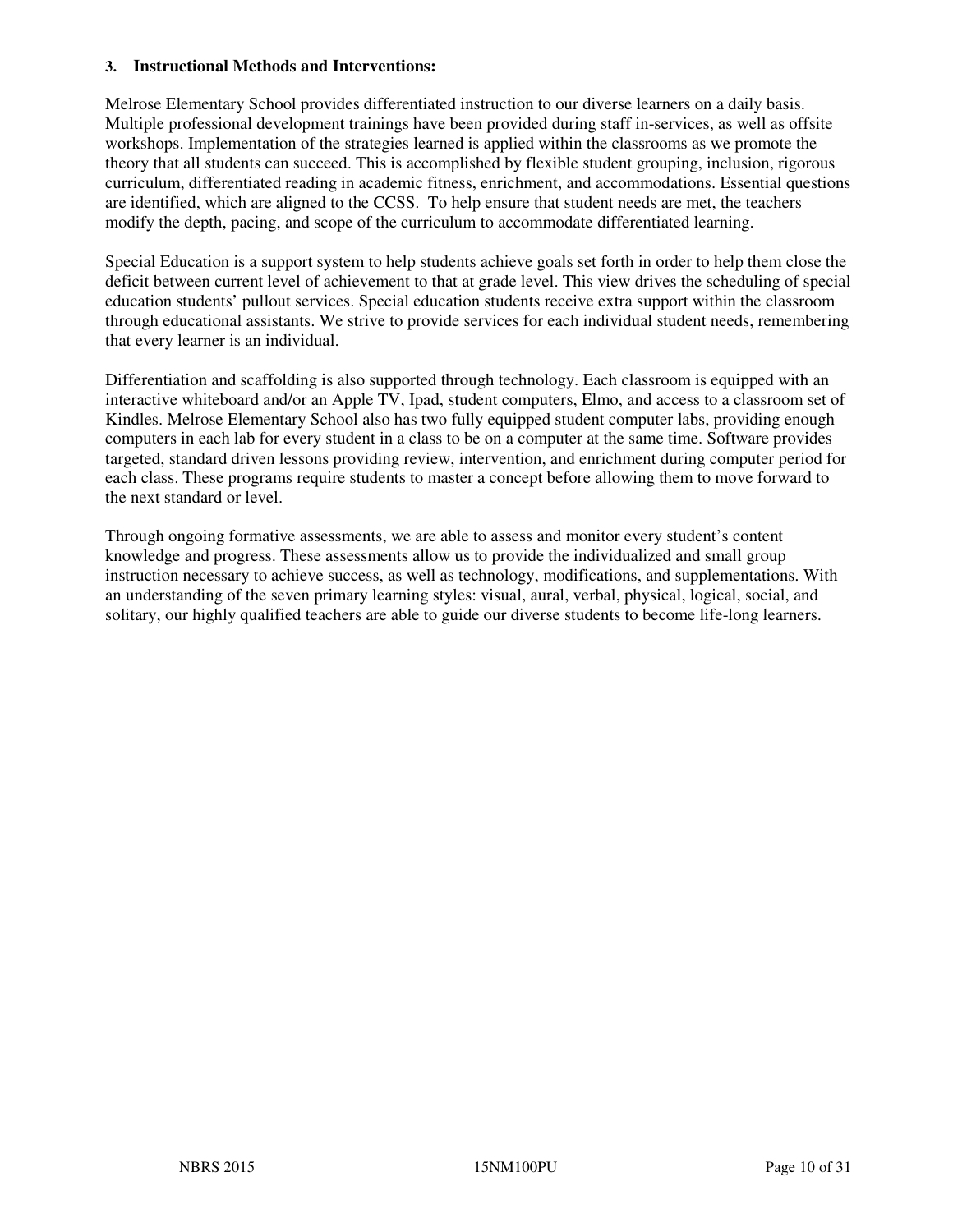#### **1. Assessment Results Narrative Summary:**

The New Mexico Standards Based Assessment (NMSBA) is used to determine the level at which students achieve proficiency on the grade specific performance standards in reading and mathematics. The state performance levels for the NMSBA are identified as advanced, proficient, nearing proficient, and beginning step. The NMPED and Melrose Elementary consider a student to meet proficiency when they have scored either proficient or advanced on the NMSBA. The school utilizes this same terminology across other benchmark assessments. This school year New Mexico is transitioning to the PARCC Assessment and we will not have results until the fall of 2015.

In 2012 the NMPED transitioned the state to an "A" through "F" school grading system that takes into account multiple factors including the current academic standing of students in both reading and mathematics, and the academic growth of all students and subgroups over three years. A vertical scale for reading and mathematics has been developed by the NMPED that allows for the identification of academic growth from year to year in the tested areas. The new grading system also incorporates other factors such as school environment and parental involvement. Our Elementary School received a rating of "A" for the last school year, after receiving a "B" for the two preceding years. This was accomplished because of growth in the highest achieving students and in the lowest achieving students.

Over the last three school years, Melrose Elementary has seen its percentage of students meeting proficiency on the NMSBA increase 20% in Reading and 11% in Math. The Economically Disadvantaged students have increased their proficiency rates by 32% in Reading and 20% in Math over the same period of time. Melrose Elementary school ranked number one in the state on the last grading report for student growth in the lowest quartile related to ethnicity, student growth for economically disadvantaged student growth for students at the lowest quartile and number one overall on the composite for student growth for students in the lowest quartile. This indicates that we are closing the achievement gap for all students at Melrose Elementary in both reading and math. We use short-cycle assessments, administered four times each year, as well as teacher developed tests. Teachers utilize the data from these assessments to determine which skills need to be retaught to the entire class, or if individual students need additional time and support. These assessment results are what drive our instruction. We have built in daily periods across the elementary for reading and math intervention and all elementary staff are involved in intervention. Technology has been purchased that allows students to receive individualized supplemental instruction on a daily basis. We utilize a Student Assistance Team for RTI of students needing intervention. The Student Assistance Team consists of teachers, parents, students, and other staff members who develop an individualized intervention plan for struggling students. This process has increased student success and reduced special education referrals. Another correlation can be drawn between the increase of students' performance and the acquisition of additional interactive resources. Every classroom is equipped with an interactive White board or Apple TV and a document camera (Elmo). Teachers also have access to mobile carts equipped with classroom sets of iPads or Kindles and two computer labs to enhance their instruction. The increase of student performance also correlates with the high quality professional development that all staff members have received in Common Core, dyslexia, math and reading strategies, iPad training, and K-3 fluency training. Nine professional development days are utilized for high quality professional development for all staff. The staff has also extensively participated in other professional development opportunities.

#### **2. Assessment for Instruction and Learning and Sharing Assessment Results:**

We use Dibels testing for grades Kindergarten, first, and second. We use Discovery testing in third, fourth, fifth, and sixth grades. We feel that these tests allow teachers to really review and analyze what areas students are struggling in because they target areas specific to that grade level. The Dibels test gives our early childhood educators an opportunity to test letter-sound correspondences as well as isolating and segmenting phonemes. Later on this test allows our teachers to test blending of phonemes and fluency rates of students. We feel these tests give our early education teachers a knowledge of students' early reading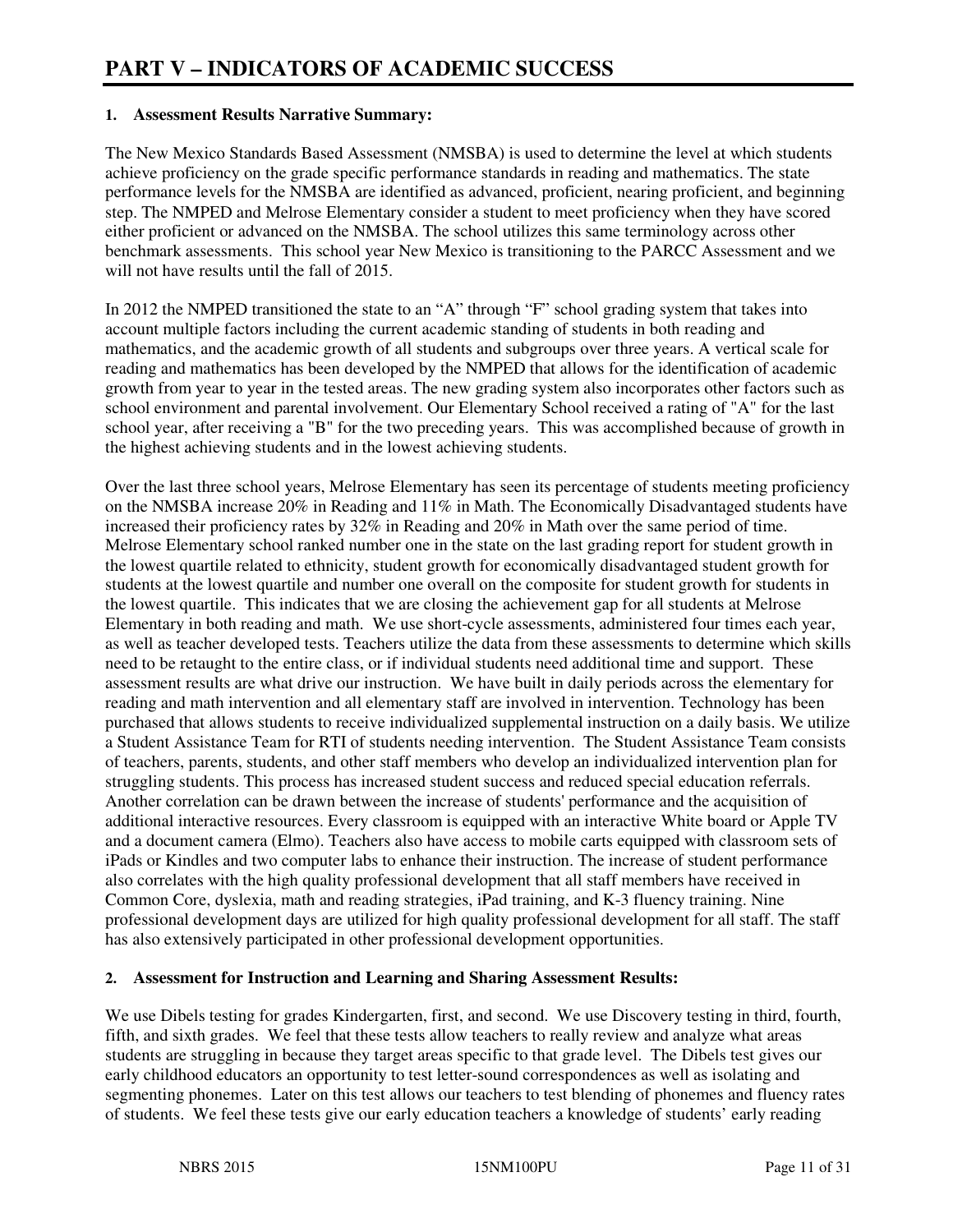abilities. When a student is successful on these tests, it's an indication that they will go onto upper grades and be successful students.

The Discovery Test is given by upper level teachers. It not only tells teachers where the students fall academically compared to other students on their grade level, it goes so far as to break down the students' strengths and weaknesses by each standard. This allows our teachers to really target each student's weaknesses which helps to individualize instruction for specific areas.

Other tests that are done at the teacher's discretion include Star Reading and Star Math. Our teachers choose to do these assessments several times a year to not only compare students to others on their grade level but also to see how each student is growing individually over the course of the year.

Results of all these tests are collaborated on by teachers, reading coaches, and parents when making decisions about student groupings. Student grouping decisions not only include classroom settings, but also pull out groups for extra help on specific areas. Most reports are discussed with parents at conferences and all come into effect when making decisions about retention.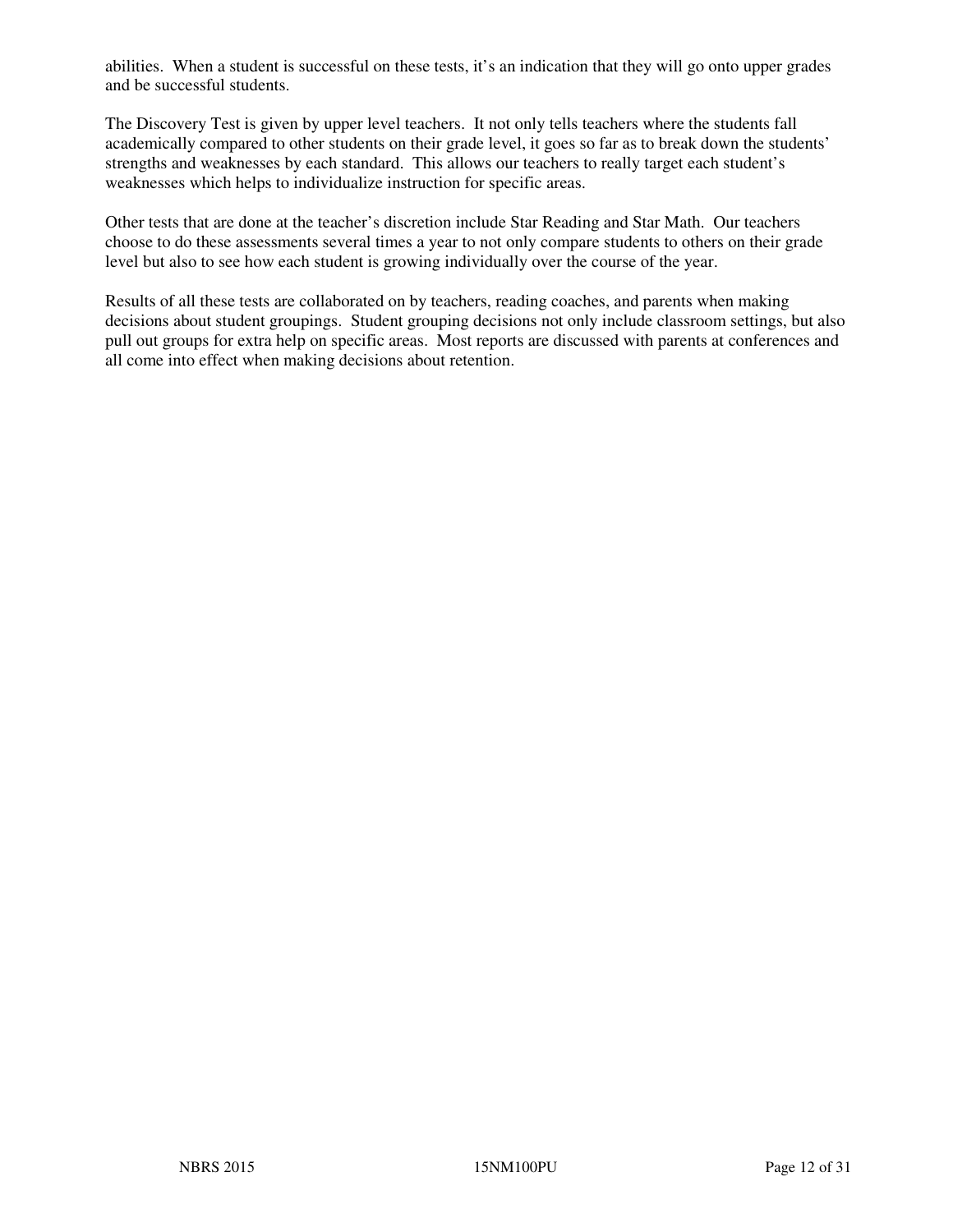#### **1. School Climate/Culture**

What does it mean to be a buffalo? When asked this question, most people would not know how to respond. This is most definitely not the case in Melrose, New Mexico, where the Buffalo is our school mascot. The well developed dedication and support for the school system is seen throughout the entire community. From preschool students to high school seniors, students are highly motivated and engaged in what all it takes to become a successful member of society. The development of student academics, socialization skills, and emotional growth is an essential part of student advancement at Melrose Elementary School. Teachers and students work together to accomplish the essential goals of community enhancement as well as personal growth. Melrose Elementary is the ideal location for teachers and students to become engaged in the learning process as well as to be motivated for success.

When considering the development of student academics, socialization skills, and emotional growth, Melrose Elementary School is more than capable of exceeding all expectations. Academically, students are encouraged to express their capabilities through multiple avenues that spark their interest and encourage them to learn. Activities such as computer technology classes, science fairs, and historical wax museums encourage students to develop an adoration for learning that will last for a lifetime. Teachers are also optimistic and motivated in the academic learning environment by each other, the administration, as well as the multiple supplementary training courses designed to improve the educational milieu through professional development. Socially, students in the elementary school are encouraged to participate in multiple sports activities, musicals, and plays that not only give them confidence to participate in front of their peers, but also allows them to expand their ability to enhance their membership into society. The culture of the Melrose community is a well-developed sense of pride that reflects not only in the school but throughout the entire town as well. The emotional growth of the students fostered at Melrose Elementary helps them to become educated, determined, and accomplished individuals with the confidence to pursue any opportunity that they can imagine. Students form long-lasting relationships with each other that encourage them to be secure in their future decision making abilities as well as their capability of forming new friendships. Through all of this, it is clear that to be a buffalo is an extraordinary accomplishment in the culture of the learning environment that is cherished by the students and teachers at Melrose Elementary School.

#### **2. Engaging Families and Community**

Our school takes pride in community and family involvement. Parents are engaged in their students' education as early as age 3 with Pre-K monthly class meetings. Newsletters are sent home frequently with advice on how to enhance at-home learning. At parent/teacher conferences educators consult with parents on student performance and offer resources for student improvement.

We begin each year with a Community Appreciation Dinner and Open House. The event provides a setting for community/school interaction, while thanking the community for their continued support.

Teachers and parents work together to put-on the Fall Harvest Festival. The event is a community celebration that brings in funds to support education. Community businesses make donations towards the event's expenses. This fall there were at least 250 community members in attendance. It was a huge success for our school, and the community has requested that we make it an annual event.

The annual Veteran's Day program serves as an opportunity for students to interact with the community and show their appreciation to our veterans. Students do patriotic themed performances, and each community veteran is given a chance to speak about their military service. Students personally invite community members to the program. Each year, the number of community members that attend outnumbers the chairs available. Students learn about respect for our country, respect for our veterans, and respect for our community.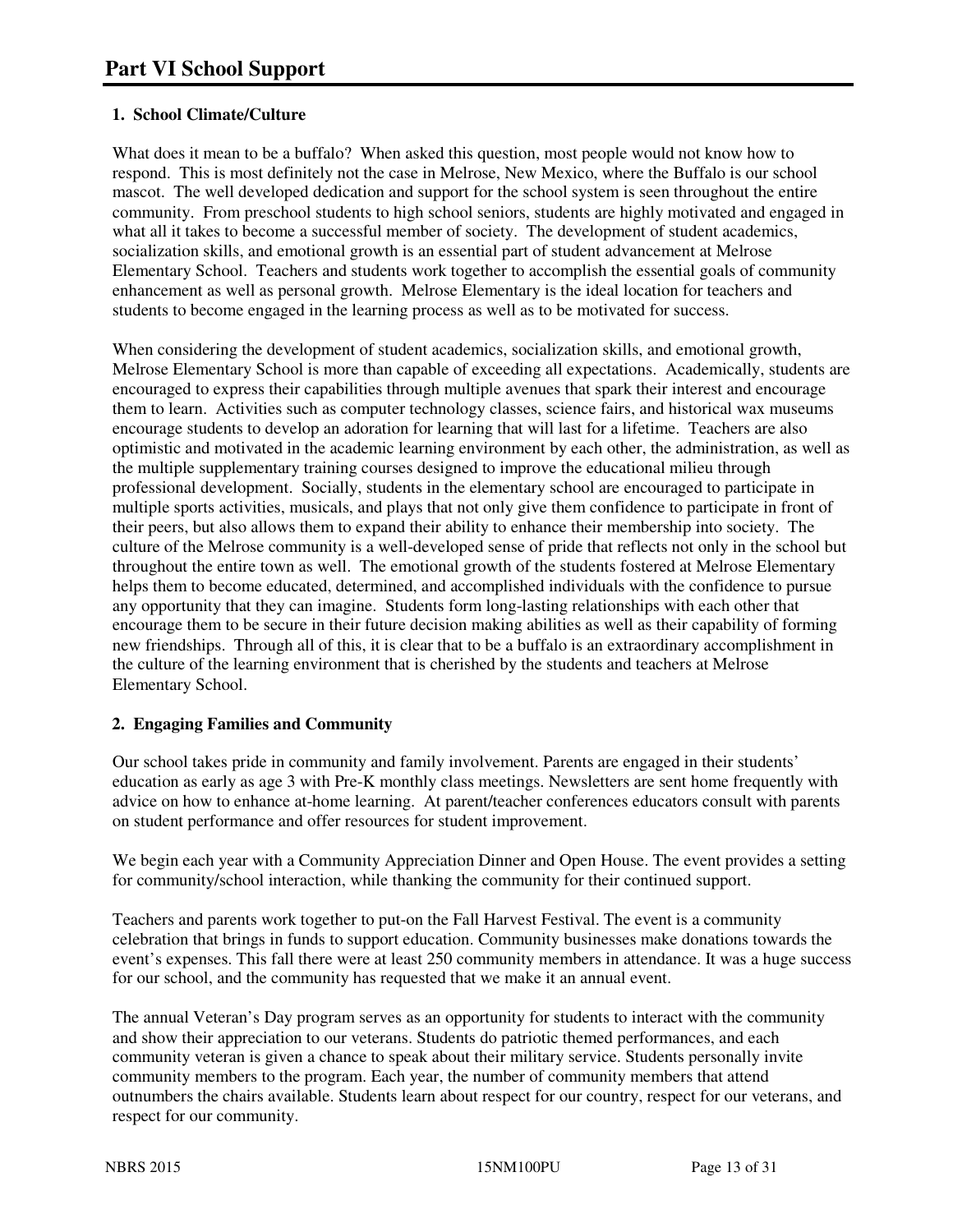"Readers Raise the Roof" is a program we use to help K-3 student-families learn techniques to help their children read. At the event parents, students, and teachers work together to practice reading strategies. Our overall goal is to encourage parents to read with their students outside of school.

Students in grades 4-6 do a project called "Living Wax Museum." Students must research and study their chosen historical figure, and with the help of their parents, design a costume, create a story board, and prepare a 1-2 minute speech. Parent volunteers post signs around town to advertise the event to the community. On the day of the event parents, school board members, school and district administrators, and student peers go around and watch the presentations. This project is a fun way for both students and community members to learn historical information.

At Melrose Elementary community and parent involvement in education is every day and on-going. We are blessed with a community that shows-up and contributes at every opportunity. Our community support and the educational outcomes that result are outstanding.

#### **3. Professional Development**

At Melrose Elementary we approach professional development as a team. Our goal is to choose wisely from the vast array of opportunities available. We seek opportunities that will benefit and bring out the best in teachers, students and administrators.

It is important to concentrate on areas in which we feel we can improve. We are open to improving, adding to, and fine tuning what already works well. If we feel that we need to grow in certain areas, then we focus on finding professional development in those areas.

We focus on the students and strive for well-rounded improvement for teachers and administrators which flows over to helping students.

Every school, small or large has challenges. Some challenges come and go, while other challenges remain year after year such as: dyslexia, dysgraphia, reading difficulties, low achievement, poor social skills, poverty, and busy families.

Some recent professional development that various teachers at Melrose Elementary have attended are: Orton-Gillingham Institute for Multi-Sensory Education (30 Hour Course) – teaches reading through a systematic way which involves motor skills and is phonics driven.

Reading and Writing Foundations – to further develop reading skills

Capturing Kids' Hearts by the Flippen Group – to help teach social skills

Step Up to Writing at the Primary and Intermediate Levels

Daily 5 Online Seminar – Reading, Writing, Classroom Organization

DIBELS Next Data Analysis – Elementary Reading

SWIDA (Southwest International Dyslexia Association) Conference

New Mexico International Reading Association Conference -- Elementary Reading

These are just a few of the professional development workshops that we have attended. It is the variety of topics and broad spectrum of resources that improves our school and promotes student achievement. Of course, not every idea fits every teacher and every situation, so we take what we feel will improve our teaching, and benefit our students and keep these in our individual "tool boxes" for use when needed. At Melrose Elementary the teachers are willing to improve, and they are open to new ideas. Melrose teachers love their school and their students, and they believe in what they do. We have positive attitudes due to the fact that our administrators treat us professionally, which enables us to teach with enthusiasm and exercise common sense.

#### **4. School Leadership**

First and foremost, the administrative team here at Melrose Schools has a leadership philosophy that stresses our need to get out of the teachers' way and let them teach. The morale of our teachers is truly positive because of this philosophy, but they still utilize as many professional development programs and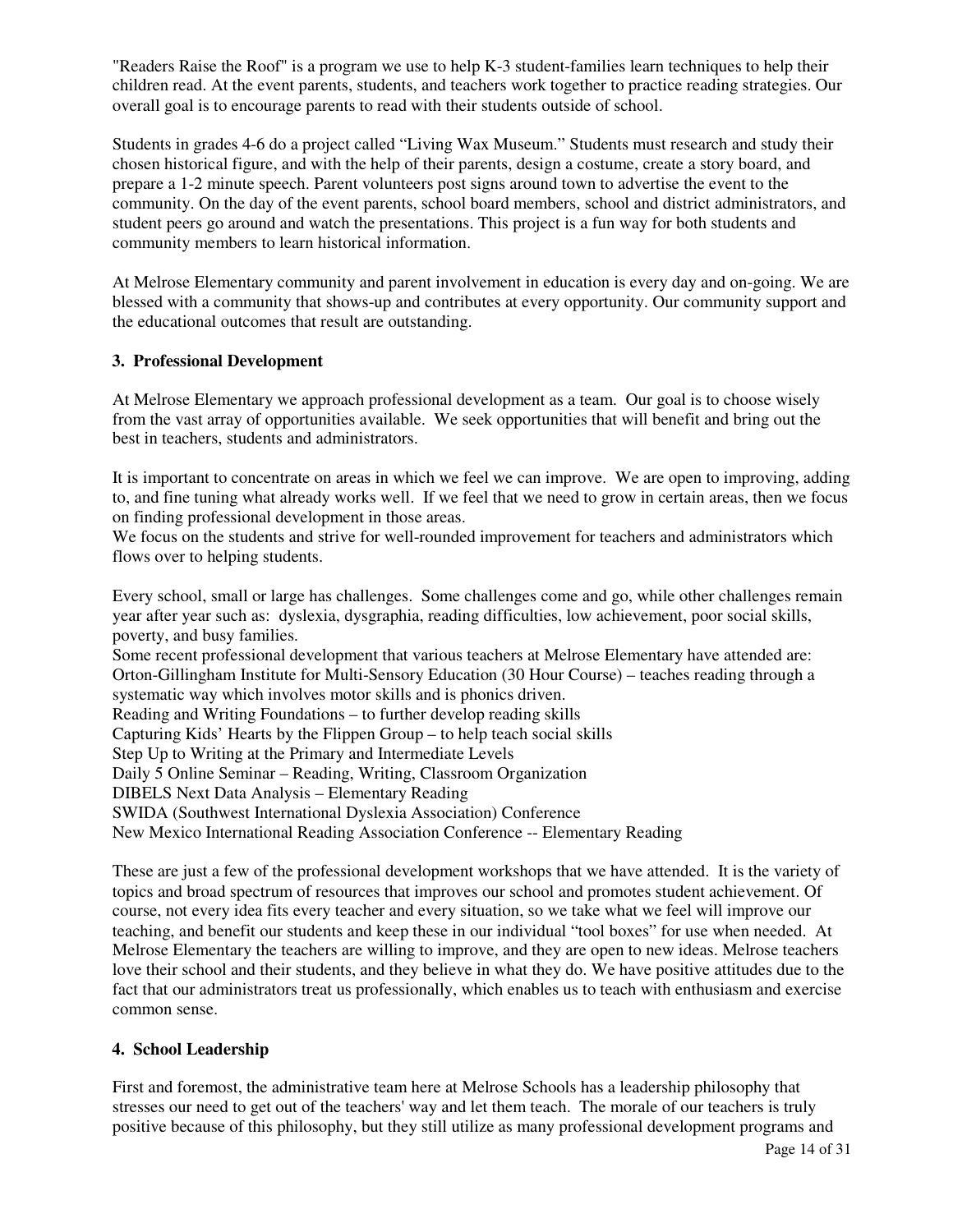research-based teaching programs that they feel will advance their students' education. The administrators are very supportive of this. We (the administration) have pushed the new reading intervention program at the elementary school and we allow PLC time for our teachers to work collaboratively to build student learning across the school. We also push quality professional development through our school's own nine PD days and we allow our teachers to go to PD functions across the state and country, if they believe it will help them teach students better. We allow our teachers to develop their lessons, in their own way, according to common core state standards, and we let them teach without interference. With the new reform movement, it is true that many administrators do interfere in their teachers' programs, because the administrators are under so much scrutiny as are the teachers. Here at Melrose, we know we have outstanding teachers and we allow them to teach without a great deal of interference. Apparently, we are very successful with our philosophy because our school continues to grow and succeed with each passing year.

This leadership philosophy and morale building has unified our elementary staff and allows common unity across the entire district, with all teachers and staff at all three schools in our district. Our teachers and staff members work very well together for the common good, which is making our students successful. Because of the new evaluation system in New Mexico, our principals are in the classrooms more often, doing walk-throughs and observations. This interaction between the principals and teachers is moving our district forward when it comes to student success.

Finally, because we are a small rural district, we have a small student/teacher ratio which allows for a great deal of individual attention being given to children. Our student/teacher ratio is 17:1 and allows for our teachers to know their students personally so as to better assist them on their road to success. As was said in the beginning of this application, we feel that we have an outstanding school and that our product (student) produced is one of the very best anywhere in this country.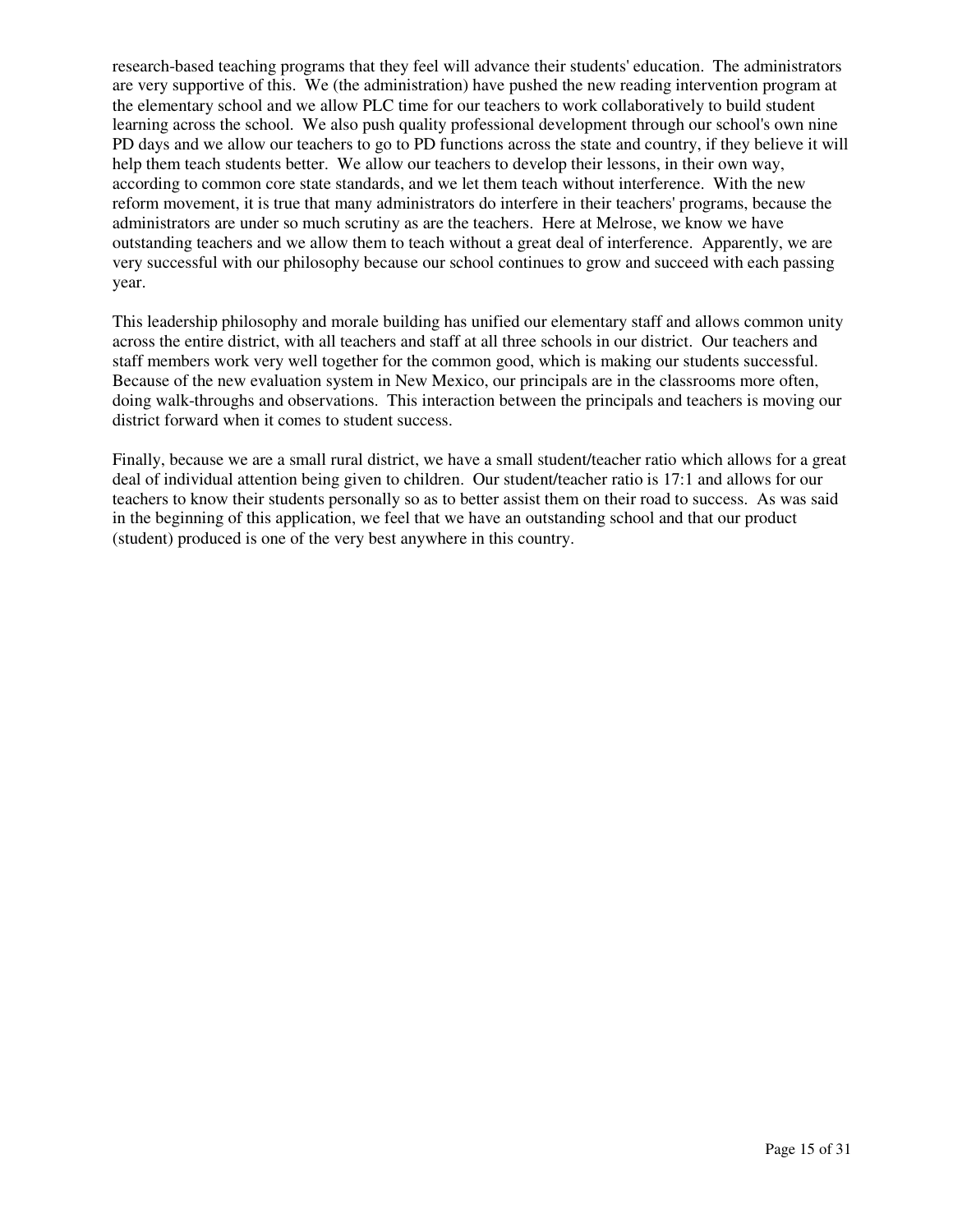# **PART VIII - ASSESSMENT RESULTS**

| <b>Subject:</b> Math                | <b>Test: NMSBA</b>                   |
|-------------------------------------|--------------------------------------|
| <b>All Students Tested/Grade: 3</b> | <b>Edition/Publication Year: N/A</b> |
| <b>Publisher:</b> Measured Progress |                                      |

| School Year                      | 2013-2014        | 2012-2013        | 2011-2012        | 2010-2011        | 2009-2010        |
|----------------------------------|------------------|------------------|------------------|------------------|------------------|
| Testing month                    | Apr              | Apr              | Apr              | Apr              | Apr              |
| <b>SCHOOL SCORES*</b>            |                  |                  |                  |                  |                  |
| Proficient and above             | 88               | 67               | 62               | 56               | 82               |
| Advanced                         | $\overline{0}$   | 33               | $\overline{0}$   | 13               | $\boldsymbol{0}$ |
| Number of students tested        | 17               | 12               | 13               | 16               | 17               |
| Percent of total students tested | 100              | 100              | 100              | 100              | 100              |
| Number of students tested with   |                  |                  |                  |                  |                  |
| alternative assessment           |                  |                  |                  |                  |                  |
| % of students tested with        | $\overline{0}$   | $\overline{0}$   | $\overline{0}$   | $\theta$         | $\overline{0}$   |
| alternative assessment           |                  |                  |                  |                  |                  |
| <b>SUBGROUP SCORES</b>           |                  |                  |                  |                  |                  |
| 1. Free and Reduced-Price        |                  |                  |                  |                  |                  |
| Meals/Socio-Economic/            |                  |                  |                  |                  |                  |
| <b>Disadvantaged Students</b>    |                  |                  |                  |                  |                  |
| Proficient and above             | 71               | 67               | 33               | 50               | 50               |
| Advanced                         | $\overline{0}$   | 33               | $\boldsymbol{0}$ | 13               | $\boldsymbol{0}$ |
| Number of students tested        | $\overline{7}$   | 6                | 6                | 8                | 6                |
| 2. Students receiving Special    |                  |                  |                  |                  |                  |
| <b>Education</b>                 |                  |                  |                  |                  |                  |
| Proficient and above             | 100              | 100              | $\mathbf{0}$     | 50               | 80               |
| Advanced                         | $\overline{0}$   | $\boldsymbol{0}$ | $\overline{0}$   | $\boldsymbol{0}$ | $\boldsymbol{0}$ |
| Number of students tested        | $\mathbf{1}$     | $\overline{2}$   | $\mathbf{1}$     | $\overline{4}$   | 5                |
| 3. English Language Learner      |                  |                  |                  |                  |                  |
| <b>Students</b>                  |                  |                  |                  |                  |                  |
| Proficient and above             |                  |                  |                  |                  |                  |
| Advanced                         |                  |                  |                  |                  |                  |
| Number of students tested        |                  |                  |                  |                  |                  |
| 4. Hispanic or Latino            |                  |                  |                  |                  |                  |
| <b>Students</b>                  |                  |                  |                  |                  |                  |
| Proficient and above             | 80               | 100              | $\overline{0}$   | 33               | 75               |
| Advanced                         | $\boldsymbol{0}$ | $\boldsymbol{0}$ | $\overline{0}$   | 33               | $\boldsymbol{0}$ |
| Number of students tested        | $\overline{5}$   | $\overline{2}$   | $\overline{0}$   | $\overline{3}$   | $\overline{4}$   |
| 5. African-American              |                  |                  |                  |                  |                  |
| <b>Students</b>                  |                  |                  |                  |                  |                  |
| Proficient and above             |                  |                  |                  |                  |                  |
| Advanced                         |                  |                  |                  |                  |                  |
| Number of students tested        |                  |                  |                  |                  |                  |
| <b>6. Asian Students</b>         |                  |                  |                  |                  |                  |
| Proficient and above             |                  |                  |                  |                  |                  |
| Advanced                         |                  |                  |                  |                  |                  |
| Number of students tested        |                  |                  |                  |                  |                  |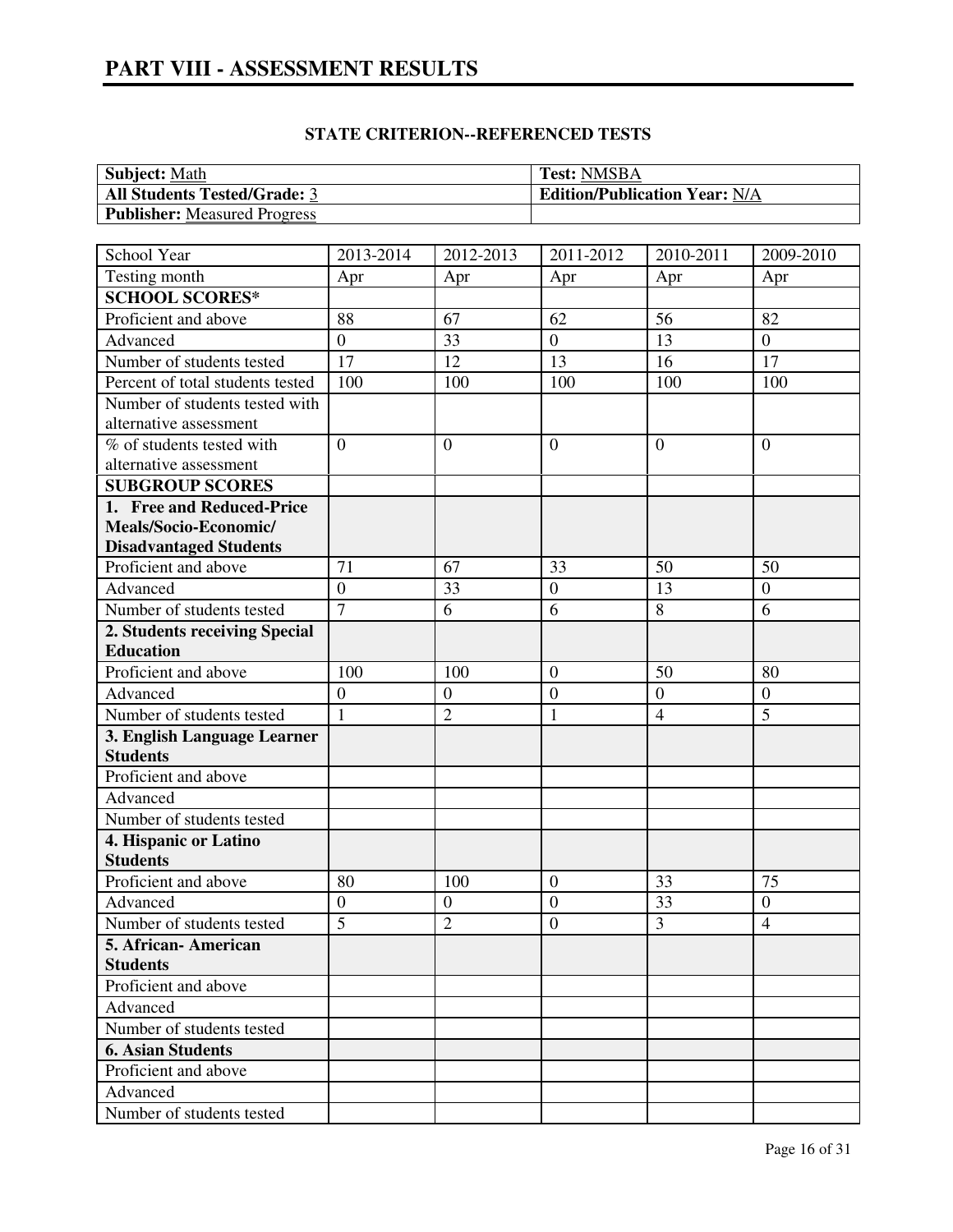| School Year                      | 2013-2014      | 2012-2013 | 2011-2012      | 2010-2011 | 2009-2010      |
|----------------------------------|----------------|-----------|----------------|-----------|----------------|
| 7. American Indian or            |                |           |                |           |                |
| <b>Alaska Native Students</b>    |                |           |                |           |                |
| Proficient and above             |                |           |                |           |                |
| Advanced                         |                |           |                |           |                |
| Number of students tested        |                |           |                |           |                |
| 8. Native Hawaiian or other      |                |           |                |           |                |
| <b>Pacific Islander Students</b> |                |           |                |           |                |
| Proficient and above             |                |           |                |           |                |
| Advanced                         |                |           |                |           |                |
| Number of students tested        |                |           |                |           |                |
| 9. White Students                |                |           |                |           |                |
| Proficient and above             | 65             | 40        | 62             | 58        | 85             |
| Advanced                         | $\overline{0}$ | 60        | $\overline{0}$ | 8         | $\overline{0}$ |
| Number of students tested        | 17             | 10        | 13             | 12        | 13             |
| 10. Two or More Races            |                |           |                |           |                |
| identified Students              |                |           |                |           |                |
| Proficient and above             |                |           |                |           |                |
| Advanced                         |                |           |                |           |                |
| Number of students tested        |                |           |                |           |                |
| 11. Other 1: Other 1             |                |           |                |           |                |
| Proficient and above             |                |           |                |           |                |
| Advanced                         |                |           |                |           |                |
| Number of students tested        |                |           |                |           |                |
| 12. Other 2: Other 2             |                |           |                |           |                |
| Proficient and above             |                |           |                |           |                |
| Advanced                         |                |           |                |           |                |
| Number of students tested        |                |           |                |           |                |
| 13. Other 3: Other 3             |                |           |                |           |                |
| Proficient and above             |                |           |                |           |                |
| Advanced                         |                |           |                |           |                |
| Number of students tested        |                |           |                |           |                |

**NOTES:** This table shows scores for all students taking test as third graders. It does show individual class scores, but it cannot compare individual students.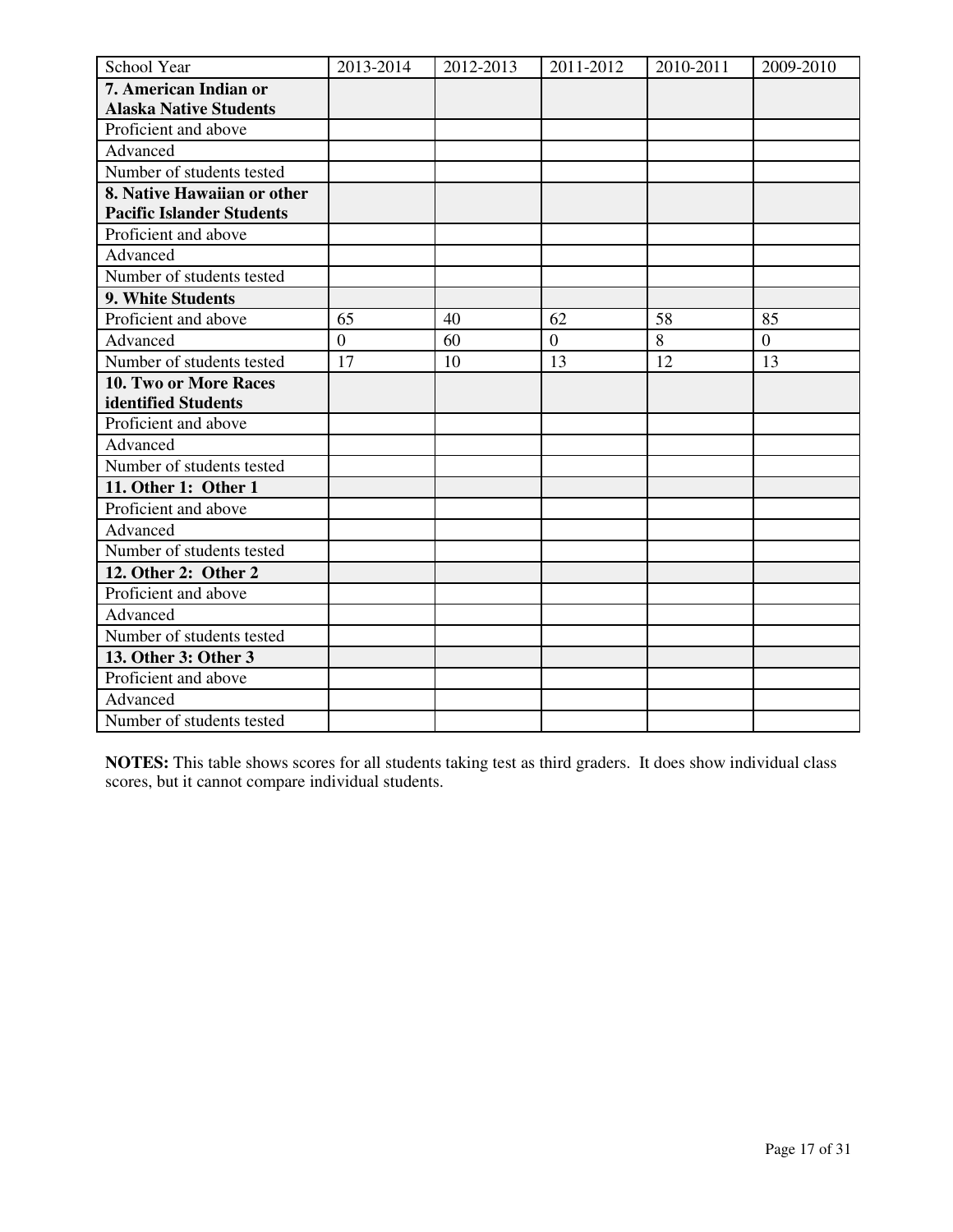| <b>Subject: Math</b>                | <b>Test: NMSBA</b>                   |
|-------------------------------------|--------------------------------------|
| <b>All Students Tested/Grade: 4</b> | <b>Edition/Publication Year: N/A</b> |
| Publisher: Measured Progress        |                                      |

| School Year                      | 2013-2014        | 2012-2013        | 2011-2012        | 2010-2011        | 2009-2010      |
|----------------------------------|------------------|------------------|------------------|------------------|----------------|
| Testing month                    | Apr              | Apr              | Apr              | Apr              | Apr            |
| <b>SCHOOL SCORES*</b>            |                  |                  |                  |                  |                |
| Proficient and above             | 50               | 47               | 50               | 63               | 50             |
| Advanced                         | 33               | 20               | 19               | 11               | 43             |
| Number of students tested        | 12               | 15               | 16               | 19               | 14             |
| Percent of total students tested | 100              | 100              | 100              | 100              | 100            |
| Number of students tested with   |                  |                  |                  |                  |                |
| alternative assessment           |                  |                  |                  |                  |                |
| % of students tested with        | $\overline{0}$   | $\overline{0}$   | $\overline{0}$   | $\overline{0}$   | $\overline{0}$ |
| alternative assessment           |                  |                  |                  |                  |                |
| <b>SUBGROUP SCORES</b>           |                  |                  |                  |                  |                |
| 1. Free and Reduced-Price        |                  |                  |                  |                  |                |
| Meals/Socio-Economic/            |                  |                  |                  |                  |                |
| <b>Disadvantaged Students</b>    |                  |                  |                  |                  |                |
| Proficient and above             | 25               | 43               | 25               | 57               | 50             |
| Advanced                         | 50               | 14               | 25               | $\boldsymbol{0}$ | 33             |
| Number of students tested        | $\overline{4}$   | $\overline{7}$   | 8                | $\overline{7}$   | 6              |
| 2. Students receiving Special    |                  |                  |                  |                  |                |
| <b>Education</b>                 |                  |                  |                  |                  |                |
| Proficient and above             | 33               | 33               | $\overline{0}$   | 20               | $\mathbf{0}$   |
| Advanced                         | 33               | $\boldsymbol{0}$ | $\boldsymbol{0}$ | $\boldsymbol{0}$ | $\overline{0}$ |
| Number of students tested        | 3                | 3                | $\mathbf{1}$     | 5                | $\mathbf{0}$   |
| 3. English Language Learner      |                  |                  |                  |                  |                |
| <b>Students</b>                  |                  |                  |                  |                  |                |
| Proficient and above             |                  |                  |                  |                  |                |
| Advanced                         |                  |                  |                  |                  |                |
| Number of students tested        |                  |                  |                  |                  |                |
| 4. Hispanic or Latino            |                  |                  |                  |                  |                |
| <b>Students</b>                  |                  |                  |                  |                  |                |
| Proficient and above             | 100              | $\boldsymbol{0}$ | 25               | 50               | 67             |
| Advanced                         | $\boldsymbol{0}$ | $\boldsymbol{0}$ | 25               | $\boldsymbol{0}$ | $\overline{0}$ |
| Number of students tested        | $\overline{2}$   | $\boldsymbol{0}$ | $\overline{4}$   | $\overline{4}$   | 3              |
| 5. African- American             |                  |                  |                  |                  |                |
| <b>Students</b>                  |                  |                  |                  |                  |                |
| Proficient and above             |                  |                  |                  |                  |                |
| Advanced                         |                  |                  |                  |                  |                |
| Number of students tested        |                  |                  |                  |                  |                |
| <b>6. Asian Students</b>         |                  |                  |                  |                  |                |
| Proficient and above             |                  |                  |                  |                  |                |
| Advanced                         |                  |                  |                  |                  |                |
| Number of students tested        |                  |                  |                  |                  |                |
| 7. American Indian or            |                  |                  |                  |                  |                |
| <b>Alaska Native Students</b>    |                  |                  |                  |                  |                |
| Proficient and above             |                  |                  |                  |                  |                |
| Advanced                         |                  |                  |                  |                  |                |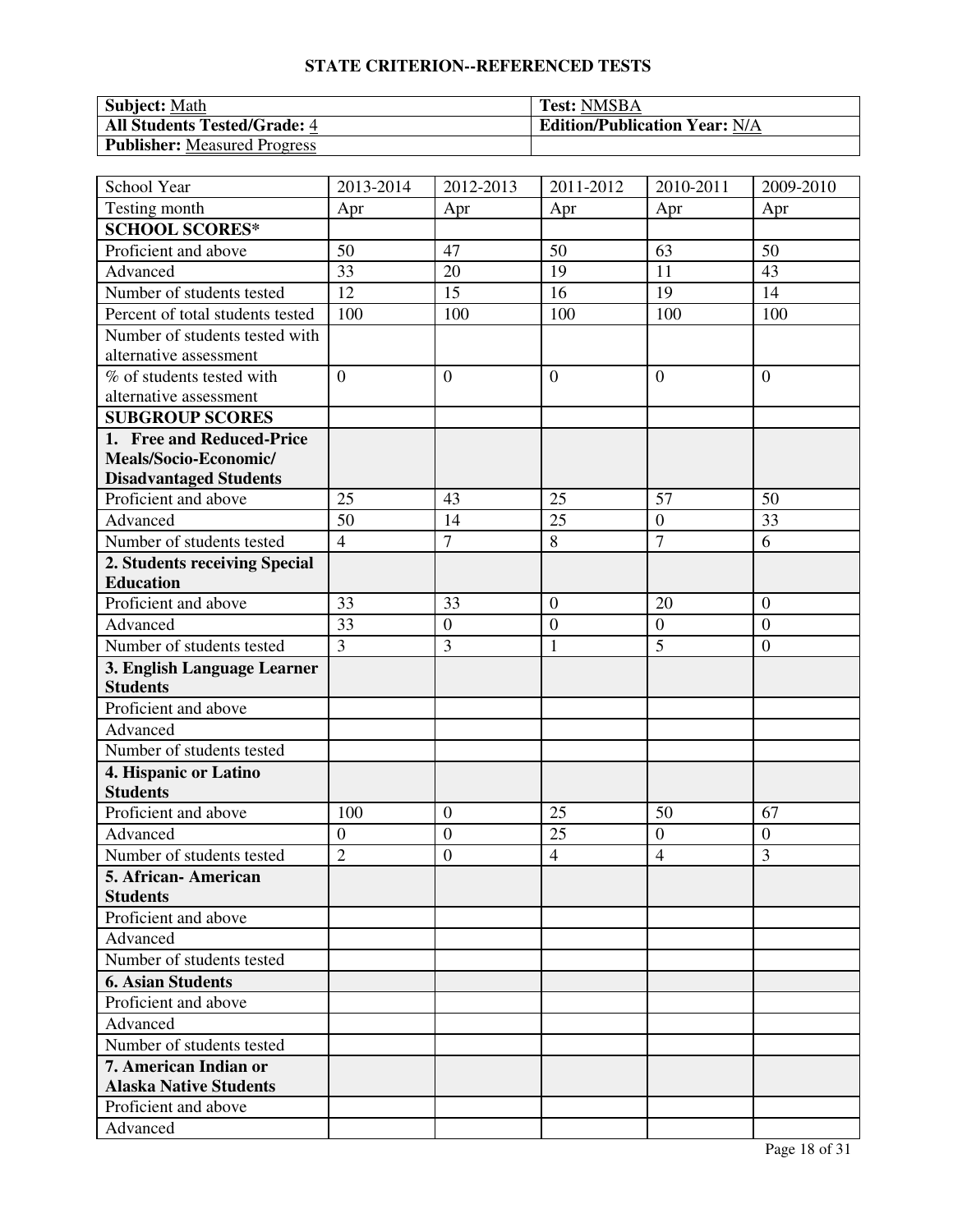| School Year                      | 2013-2014 | 2012-2013 | 2011-2012 | 2010-2011 | 2009-2010 |
|----------------------------------|-----------|-----------|-----------|-----------|-----------|
| Number of students tested        |           |           |           |           |           |
| 8. Native Hawaiian or other      |           |           |           |           |           |
| <b>Pacific Islander Students</b> |           |           |           |           |           |
| Proficient and above             |           |           |           |           |           |
| Advanced                         |           |           |           |           |           |
| Number of students tested        |           |           |           |           |           |
| <b>9. White Students</b>         |           |           |           |           |           |
| Proficient and above             | 40        | 47        | 55        | 67        | 45        |
| Advanced                         | 40        | 20        | 18        | 13        | 55        |
| Number of students tested        | 10        | 15        | 11        | 15        | 11        |
| <b>10. Two or More Races</b>     |           |           |           |           |           |
| identified Students              |           |           |           |           |           |
| Proficient and above             |           |           |           |           |           |
| Advanced                         |           |           |           |           |           |
| Number of students tested        |           |           |           |           |           |
| 11. Other 1: Other 1             |           |           |           |           |           |
| Proficient and above             |           |           |           |           |           |
| Advanced                         |           |           |           |           |           |
| Number of students tested        |           |           |           |           |           |
| 12. Other 2: Other 2             |           |           |           |           |           |
| Proficient and above             |           |           |           |           |           |
| Advanced                         |           |           |           |           |           |
| Number of students tested        |           |           |           |           |           |
| 13. Other 3: Other 3             |           |           |           |           |           |
| Proficient and above             |           |           |           |           |           |
| Advanced                         |           |           |           |           |           |
| Number of students tested        |           |           |           |           |           |

**NOTES:** This table shows scores for all students taking test as fourth graders. It does show individual class scores, but it cannot compare individual students.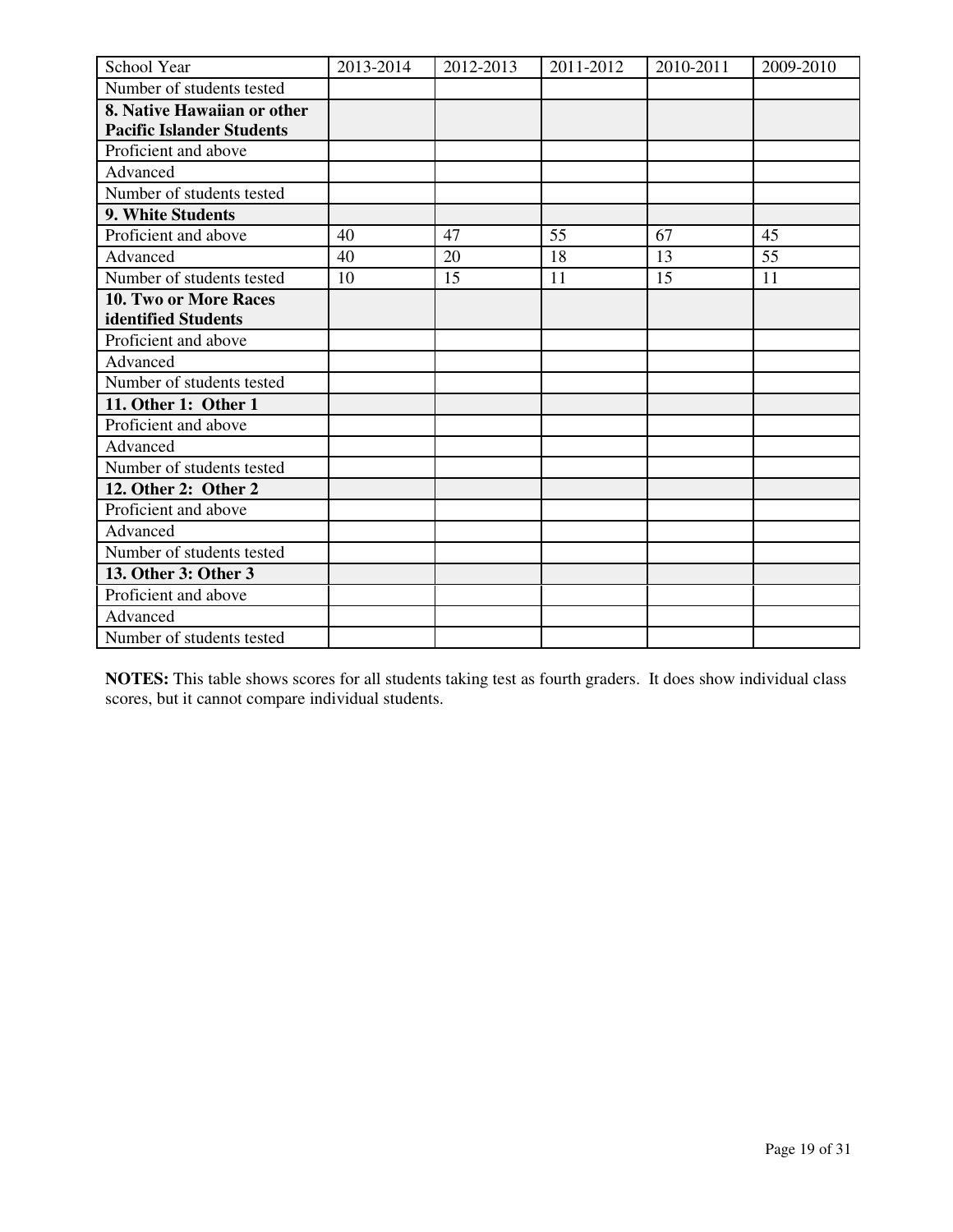| <b>Subject: Math</b>                | <b>Test: NMSBA</b>                   |
|-------------------------------------|--------------------------------------|
| <b>All Students Tested/Grade: 5</b> | <b>Edition/Publication Year: N/A</b> |
| <b>Publisher:</b> Measured Progress |                                      |

| School Year                      | 2013-2014      | 2012-2013      | 2011-2012        | 2010-2011        | 2009-2010        |
|----------------------------------|----------------|----------------|------------------|------------------|------------------|
| Testing month                    | Apr            | Apr            | Apr              | Apr              | Apr              |
| <b>SCHOOL SCORES*</b>            |                |                |                  |                  |                  |
| Proficient and above             | 60             | 93             | 72               | 31               | 57               |
| Advanced                         | 33             | $\overline{7}$ | 6                | 69               | 36               |
| Number of students tested        | 15             | 15             | 18               | 16               | 14               |
| Percent of total students tested | 100            | 100            | 100              | 100              | 100              |
| Number of students tested with   |                |                |                  |                  |                  |
| alternative assessment           |                |                |                  |                  |                  |
| % of students tested with        | $\overline{0}$ | $\overline{0}$ | $\overline{0}$   | $\overline{0}$   | $\overline{0}$   |
| alternative assessment           |                |                |                  |                  |                  |
| <b>SUBGROUP SCORES</b>           |                |                |                  |                  |                  |
| 1. Free and Reduced-Price        |                |                |                  |                  |                  |
| Meals/Socio-Economic/            |                |                |                  |                  |                  |
| <b>Disadvantaged Students</b>    |                |                |                  |                  |                  |
| Proficient and above             | 40             | $\overline{0}$ | 60               | 80               | 75               |
| Advanced                         | 60             | 100            | $\overline{0}$   | 20               | 13               |
| Number of students tested        | $\overline{5}$ | 9              | $\overline{5}$   | 5                | 8                |
| 2. Students receiving Special    |                |                |                  |                  |                  |
| <b>Education</b>                 |                |                |                  |                  |                  |
| Proficient and above             | 67             | $\overline{0}$ | 40               | $\overline{0}$   | 100              |
| Advanced                         | 33             | 100            | $\boldsymbol{0}$ | $\boldsymbol{0}$ | $\overline{0}$   |
| Number of students tested        | 3              | $\overline{2}$ | 5                | $\mathbf{0}$     | 1                |
| 3. English Language Learner      |                |                |                  |                  |                  |
| <b>Students</b>                  |                |                |                  |                  |                  |
| Proficient and above             |                |                |                  |                  |                  |
| Advanced                         |                |                |                  |                  | $\overline{0}$   |
| Number of students tested        |                |                |                  |                  |                  |
| 4. Hispanic or Latino            |                |                |                  |                  |                  |
| <b>Students</b>                  |                |                |                  |                  |                  |
| Proficient and above             | $\overline{0}$ | $\overline{0}$ | 75               | 67               | 100              |
| Advanced                         | 100            | 100            | $\overline{0}$   | 33               | $\boldsymbol{0}$ |
| Number of students tested        | $\mathbf{1}$   | 3              | $\overline{4}$   | 3                | $\overline{2}$   |
| 5. African- American             |                |                |                  |                  |                  |
| <b>Students</b>                  |                |                |                  |                  |                  |
| Proficient and above             |                |                |                  |                  |                  |
| Advanced                         |                |                |                  |                  |                  |
| Number of students tested        |                |                |                  |                  |                  |
| <b>6. Asian Students</b>         |                |                |                  |                  |                  |
| Proficient and above             |                |                |                  |                  |                  |
| Advanced                         |                |                |                  |                  |                  |
| Number of students tested        |                |                |                  |                  |                  |
| 7. American Indian or            |                |                |                  |                  |                  |
| <b>Alaska Native Students</b>    |                |                |                  |                  |                  |
| Proficient and above             |                |                |                  |                  |                  |
| Advanced                         |                |                |                  |                  |                  |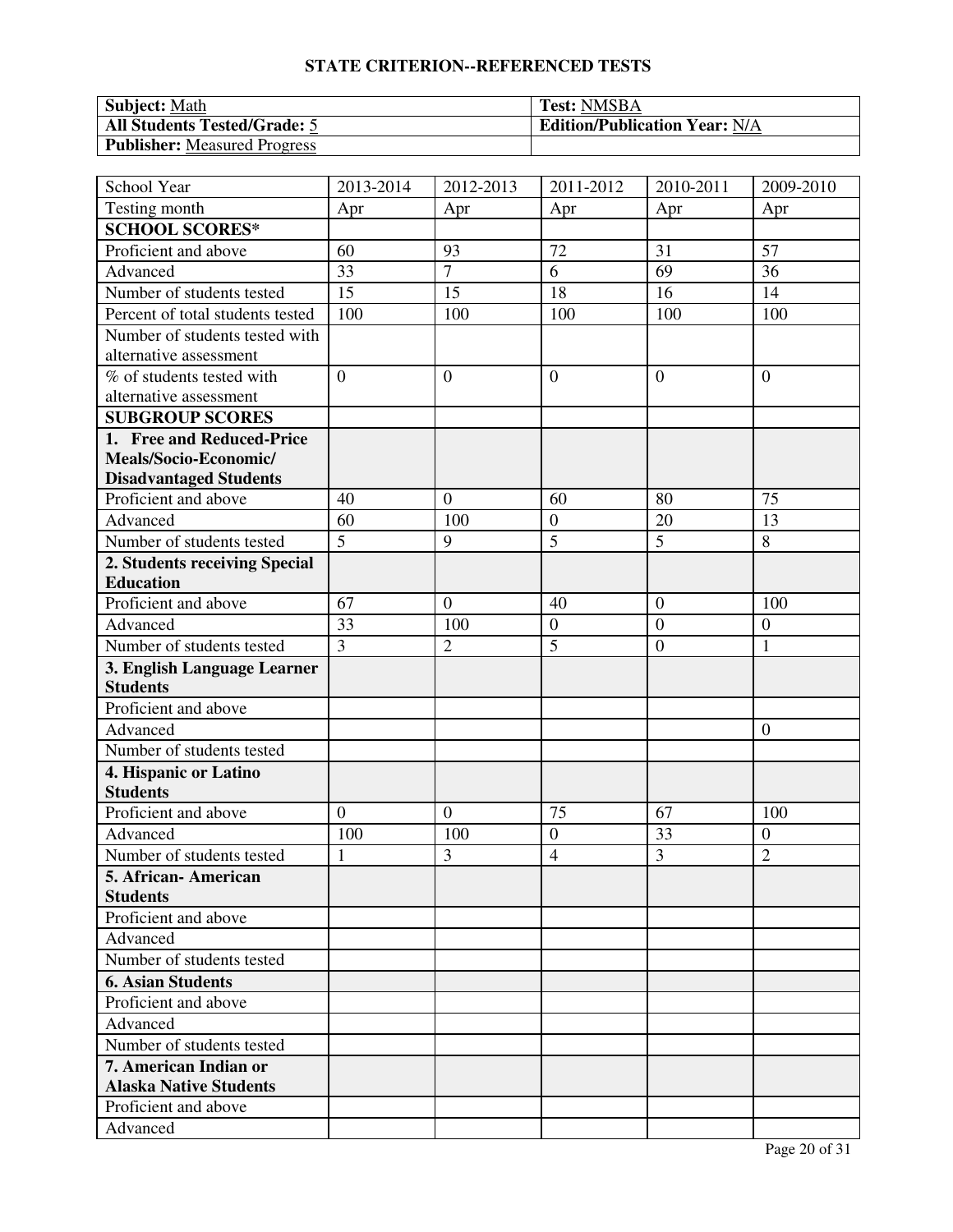| School Year                      | 2013-2014 | 2012-2013 | 2011-2012      | 2010-2011 | 2009-2010 |
|----------------------------------|-----------|-----------|----------------|-----------|-----------|
| Number of students tested        |           |           |                |           |           |
| 8. Native Hawaiian or other      |           |           |                |           |           |
| <b>Pacific Islander Students</b> |           |           |                |           |           |
| Proficient and above             |           |           |                |           |           |
| Advanced                         |           |           |                |           |           |
| Number of students tested        |           |           |                |           |           |
| 9. White Students                |           |           |                |           |           |
| Proficient and above             | 64        | 91        | 71             | 23        | 50        |
| Advanced                         | 29        | 9         | $\overline{7}$ | 77        | 42        |
| Number of students tested        | 14        | 11        | 14             | 13        | 12        |
| 10. Two or More Races            |           |           |                |           |           |
| identified Students              |           |           |                |           |           |
| Proficient and above             |           |           |                |           |           |
| Advanced                         |           |           |                |           |           |
| Number of students tested        |           |           |                |           |           |
| 11. Other 1: Other 1             |           |           |                |           |           |
| Proficient and above             |           |           |                |           |           |
| Advanced                         |           |           |                |           |           |
| Number of students tested        |           |           |                |           |           |
| 12. Other 2: Other 2             |           |           |                |           |           |
| Proficient and above             |           |           |                |           |           |
| Advanced                         |           |           |                |           |           |
| Number of students tested        |           |           |                |           |           |
| 13. Other 3: Other 3             |           |           |                |           |           |
| Proficient and above             |           |           |                |           |           |
| Advanced                         |           |           |                |           |           |
| Number of students tested        |           |           |                |           |           |

**NOTES:** This table shows scores for all students taking test as fifth graders. It does show individual class scores, but it cannot compare individual students.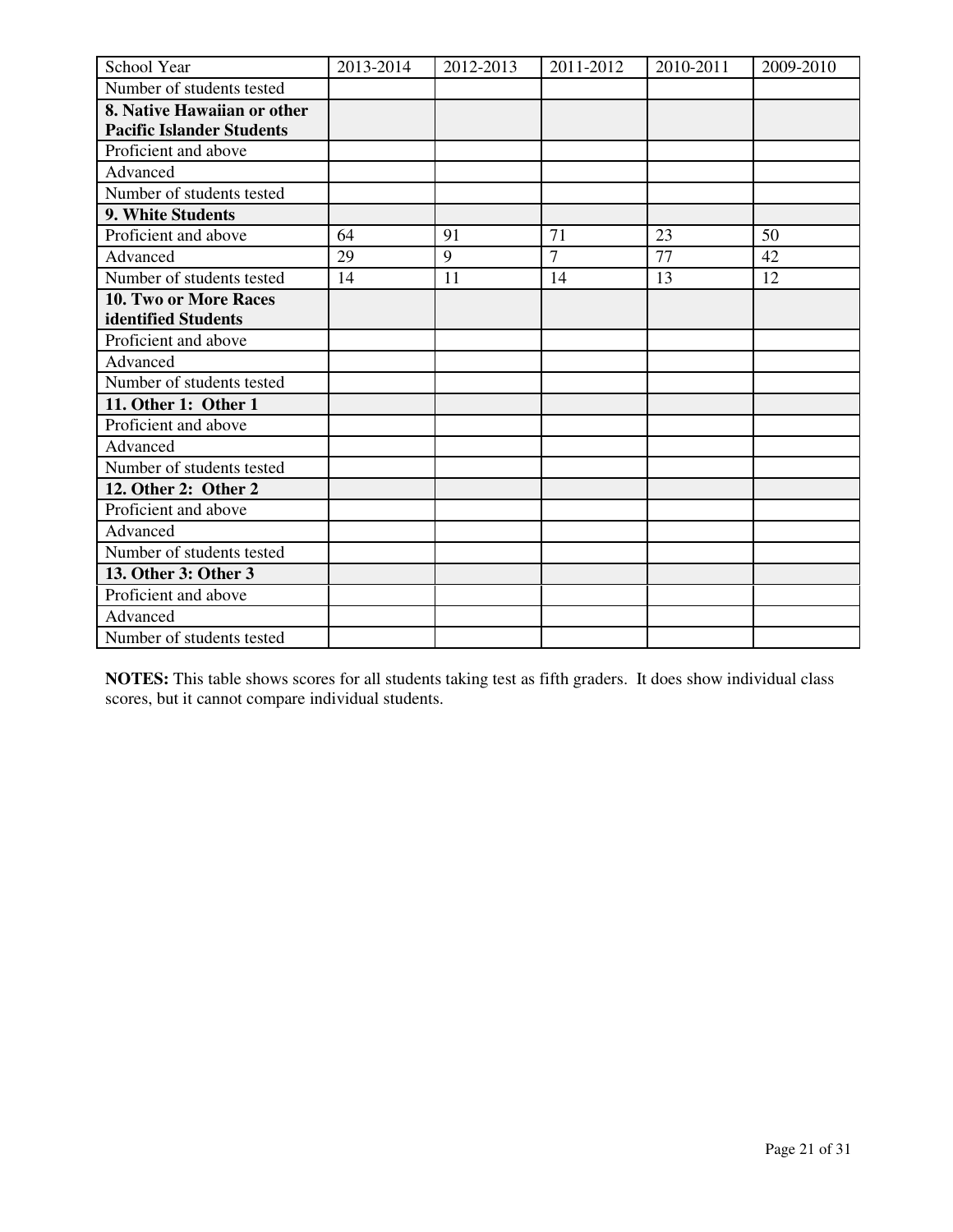| <b>Subject: Math</b>                | <b>Test: NMSBA</b>                   |
|-------------------------------------|--------------------------------------|
| <b>All Students Tested/Grade: 6</b> | <b>Edition/Publication Year: N/A</b> |
| Publisher: Measured Progress        |                                      |

| School Year                      | 2013-2014      | 2012-2013        | 2011-2012        | 2010-2011        | 2009-2010      |
|----------------------------------|----------------|------------------|------------------|------------------|----------------|
| Testing month                    | Apr            | Apr              | Apr              | Apr              | Apr            |
| <b>SCHOOL SCORES*</b>            |                |                  |                  |                  |                |
| Proficient and above             | 59             | 43               | 44               | 60               | 27             |
| Advanced                         | 6              | $\mathbf{0}$     | 22               | $\overline{7}$   | $\overline{7}$ |
| Number of students tested        | 17             | 14               | 18               | 15               | 15             |
| Percent of total students tested | 100            | 100              | 100              | 100              | 100            |
| Number of students tested with   |                |                  |                  |                  |                |
| alternative assessment           |                |                  |                  |                  |                |
| % of students tested with        | $\overline{0}$ | $\overline{0}$   | $\overline{0}$   | $\overline{0}$   | $\overline{0}$ |
| alternative assessment           |                |                  |                  |                  |                |
| <b>SUBGROUP SCORES</b>           |                |                  |                  |                  |                |
| 1. Free and Reduced-Price        |                |                  |                  |                  |                |
| Meals/Socio-Economic/            |                |                  |                  |                  |                |
| <b>Disadvantaged Students</b>    |                |                  |                  |                  |                |
| Proficient and above             | 44             | $\overline{0}$   | 50               | 50               | 17             |
| Advanced                         | $\overline{0}$ | $\overline{0}$   | 17               | $\overline{0}$   | $\overline{0}$ |
| Number of students tested        | $\overline{9}$ | $\overline{4}$   | 6                | 8                | 6              |
| 2. Students receiving Special    |                |                  |                  |                  |                |
| <b>Education</b>                 |                |                  |                  |                  |                |
| Proficient and above             | 33             | 25               | $\overline{0}$   | 100              | $\mathbf{0}$   |
| Advanced                         | $\overline{0}$ | $\boldsymbol{0}$ | $\boldsymbol{0}$ | $\boldsymbol{0}$ | $\mathbf{0}$   |
| Number of students tested        | $\overline{3}$ | $\overline{4}$   | $\mathbf{1}$     | 1                | $\mathbf{0}$   |
| 3. English Language Learner      |                |                  |                  |                  |                |
| <b>Students</b>                  |                |                  |                  |                  |                |
| Proficient and above             |                |                  |                  |                  |                |
| Advanced                         |                |                  |                  |                  |                |
| Number of students tested        |                |                  |                  |                  |                |
| 4. Hispanic or Latino            |                |                  |                  |                  |                |
| <b>Students</b>                  |                |                  |                  |                  |                |
| Proficient and above             | 40             | $\boldsymbol{0}$ | 40               | 50               | $\overline{0}$ |
| Advanced                         | $\overline{0}$ | $\overline{0}$   | $\boldsymbol{0}$ | $\boldsymbol{0}$ | $\mathbf{0}$   |
| Number of students tested        | $\overline{5}$ | 10               | $\overline{5}$   | $\overline{2}$   | 3              |
| 5. African- American             |                |                  |                  |                  |                |
| <b>Students</b>                  |                |                  |                  |                  |                |
| Proficient and above             |                |                  |                  |                  |                |
| Advanced                         |                |                  |                  |                  |                |
| Number of students tested        |                |                  |                  |                  |                |
| <b>6. Asian Students</b>         |                |                  |                  |                  |                |
| Proficient and above             |                |                  |                  |                  |                |
| Advanced                         |                |                  |                  |                  |                |
| Number of students tested        |                |                  |                  |                  |                |
| 7. American Indian or            |                |                  |                  |                  |                |
| <b>Alaska Native Students</b>    |                |                  |                  |                  |                |
| Proficient and above             |                |                  |                  |                  |                |
| Advanced                         |                |                  |                  |                  |                |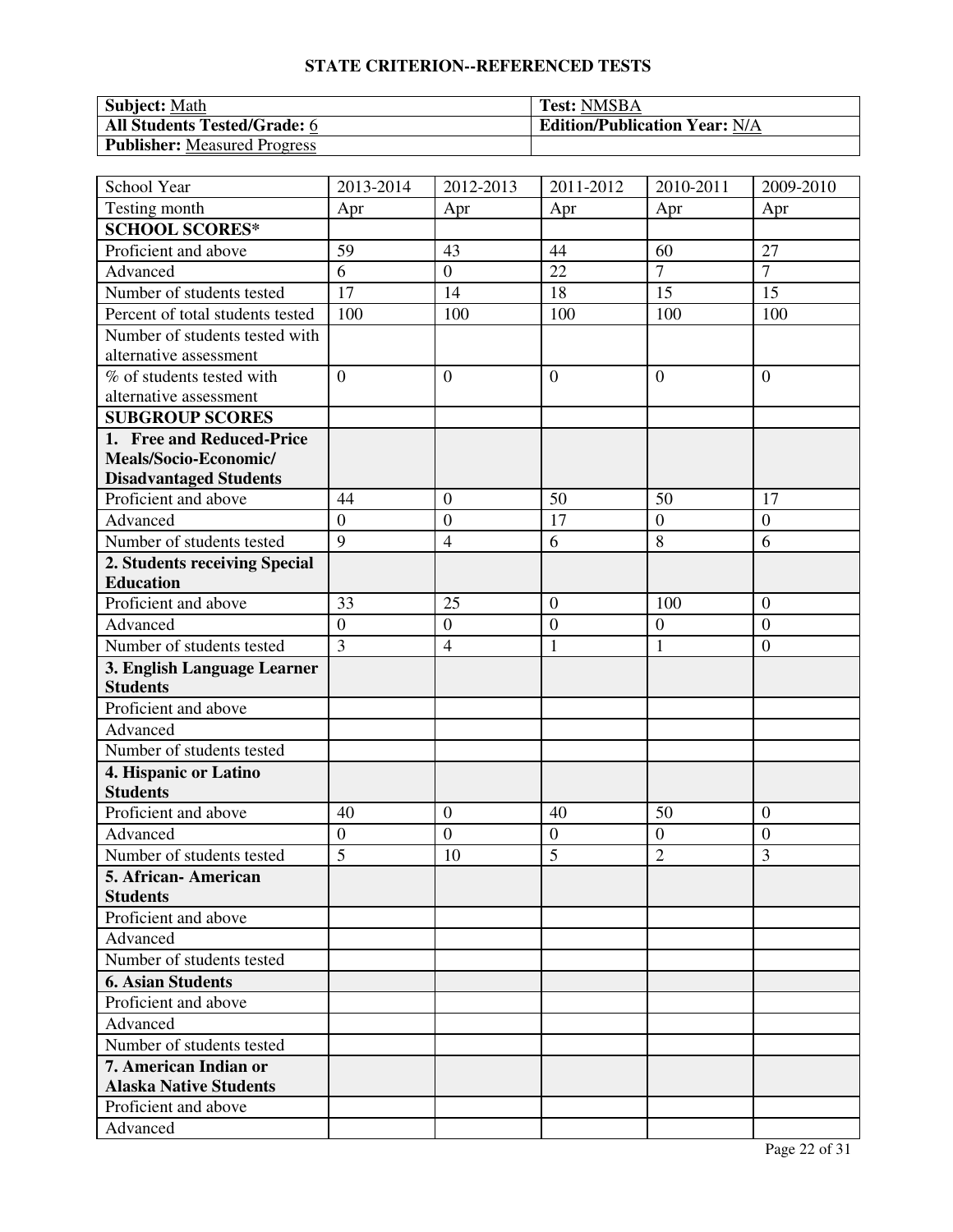| School Year                      | 2013-2014 | 2012-2013    | 2011-2012 | 2010-2011 | 2009-2010 |
|----------------------------------|-----------|--------------|-----------|-----------|-----------|
| Number of students tested        |           |              |           |           |           |
| 8. Native Hawaiian or other      |           |              |           |           |           |
| <b>Pacific Islander Students</b> |           |              |           |           |           |
| Proficient and above             |           |              |           |           |           |
| Advanced                         |           |              |           |           |           |
| Number of students tested        |           |              |           |           |           |
| 9. White Students                |           |              |           |           |           |
| Proficient and above             | 64        | 60           | 54        | 62        | 33        |
| Advanced                         | 9         | $\mathbf{0}$ | 31        | 8         | 8         |
| Number of students tested        | 11        | 10           | 13        | 13        | 12        |
| 10. Two or More Races            |           |              |           |           |           |
| identified Students              |           |              |           |           |           |
| Proficient and above             |           |              |           |           |           |
| Advanced                         |           |              |           |           |           |
| Number of students tested        |           |              |           |           |           |
| 11. Other 1: Other 1             |           |              |           |           |           |
| Proficient and above             |           |              |           |           |           |
| Advanced                         |           |              |           |           |           |
| Number of students tested        |           |              |           |           |           |
| 12. Other 2: Other 2             |           |              |           |           |           |
| Proficient and above             |           |              |           |           |           |
| Advanced                         |           |              |           |           |           |
| Number of students tested        |           |              |           |           |           |
| 13. Other 3: Other 3             |           |              |           |           |           |
| Proficient and above             |           |              |           |           |           |
| Advanced                         |           |              |           |           |           |
| Number of students tested        |           |              |           |           |           |

**NOTES:** This table shows scores for all students taking test as sixth graders. It does show individual class scores, but it cannot compare individual students.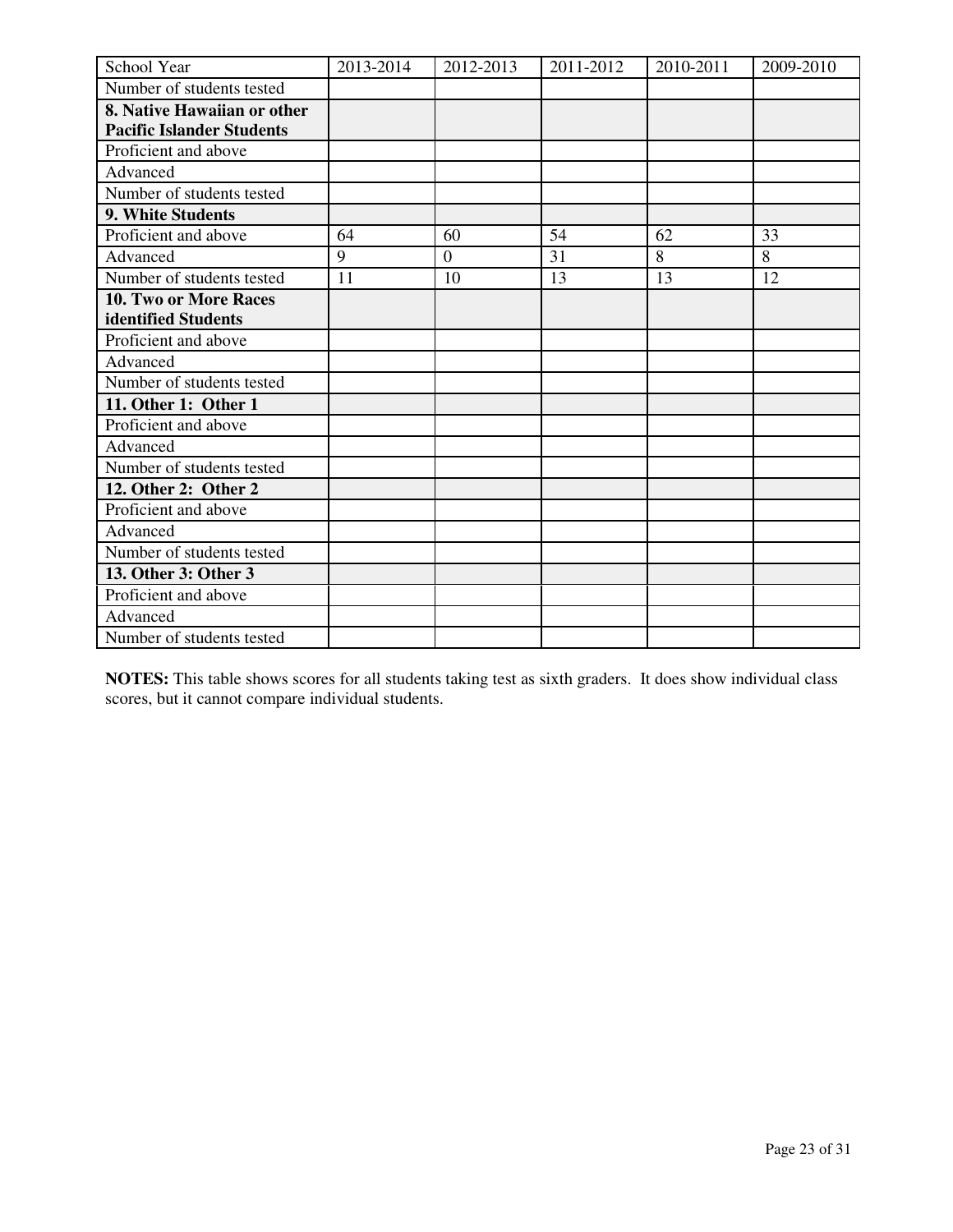| <b>Subject:</b> Reading/ELA         | <b>Test: NMSBA</b>                   |
|-------------------------------------|--------------------------------------|
| <b>All Students Tested/Grade: 3</b> | <b>Edition/Publication Year: N/A</b> |
| <b>Publisher:</b> Measured Progress |                                      |

| School Year                                    | 2013-2014      | 2012-2013        | 2011-2012        | 2010-2011        | 2009-2010        |
|------------------------------------------------|----------------|------------------|------------------|------------------|------------------|
| Testing month                                  | Apr            | Apr              | Apr              | Apr              | Apr              |
| <b>SCHOOL SCORES*</b>                          |                |                  |                  |                  |                  |
| Proficient and above                           | 77             | 100              | 31               | 69               | 82               |
| Advanced                                       | 12             | $\boldsymbol{0}$ | 8                | $\overline{0}$   | 5                |
| Number of students tested                      | 17             | 12               | 13               | 16               | 17               |
| Percent of total students tested               | 100            | 100              | 100              | 100              | 100              |
| Number of students tested with                 |                |                  |                  |                  |                  |
| alternative assessment                         |                |                  |                  |                  |                  |
| % of students tested with                      | $\overline{0}$ | $\boldsymbol{0}$ | $\overline{0}$   | $\mathbf{0}$     | $\overline{0}$   |
| alternative assessment                         |                |                  |                  |                  |                  |
| <b>SUBGROUP SCORES</b>                         |                |                  |                  |                  |                  |
| 1. Free and Reduced-Price                      |                |                  |                  |                  |                  |
| Meals/Socio-Economic/                          |                |                  |                  |                  |                  |
| <b>Disadvantaged Students</b>                  |                |                  |                  |                  |                  |
| Proficient and above                           | 71             | 100              | 17               | 63               | 83               |
| Advanced                                       | 14             | $\boldsymbol{0}$ | $\boldsymbol{0}$ | $\boldsymbol{0}$ | $\mathbf{0}$     |
| Number of students tested                      | $\overline{7}$ | 6                | 6                | 8                | 6                |
| 2. Students receiving Special                  |                |                  |                  |                  |                  |
| <b>Education</b>                               |                |                  |                  |                  |                  |
| Proficient and above                           | $\overline{0}$ | 100              | $\mathbf{0}$     | 75               | 60               |
| Advanced                                       | $\overline{0}$ | $\mathbf{0}$     | $\boldsymbol{0}$ | $\boldsymbol{0}$ | $\mathbf{0}$     |
| Number of students tested                      | $\mathbf{1}$   | $\overline{2}$   | 1                | $\overline{4}$   | 5                |
| 3. English Language Learner<br><b>Students</b> |                |                  |                  |                  |                  |
| Proficient and above                           |                |                  |                  |                  |                  |
| Advanced                                       |                |                  |                  |                  |                  |
| Number of students tested                      |                |                  |                  |                  |                  |
| 4. Hispanic or Latino                          |                |                  |                  |                  |                  |
| <b>Students</b>                                |                |                  |                  |                  |                  |
| Proficient and above                           | 80             | 100              | $\mathbf{0}$     | 100              | 75               |
| Advanced                                       | 20             | $\mathbf{0}$     | $\boldsymbol{0}$ | $\boldsymbol{0}$ | $\boldsymbol{0}$ |
| Number of students tested                      | $\overline{5}$ | $\overline{2}$   | $\overline{0}$   | 3                | $\overline{4}$   |
| 5. African-American                            |                |                  |                  |                  |                  |
| <b>Students</b>                                |                |                  |                  |                  |                  |
| Proficient and above                           |                |                  |                  |                  |                  |
| Advanced                                       |                |                  |                  |                  |                  |
| Number of students tested                      |                |                  |                  |                  |                  |
| <b>6. Asian Students</b>                       |                |                  |                  |                  |                  |
| Proficient and above                           |                |                  |                  |                  |                  |
| Advanced                                       |                |                  |                  |                  |                  |
| Number of students tested                      |                |                  |                  |                  |                  |
| 7. American Indian or                          |                |                  |                  |                  |                  |
| <b>Alaska Native Students</b>                  |                |                  |                  |                  |                  |
| Proficient and above                           |                |                  |                  |                  |                  |
| Advanced                                       |                |                  |                  |                  |                  |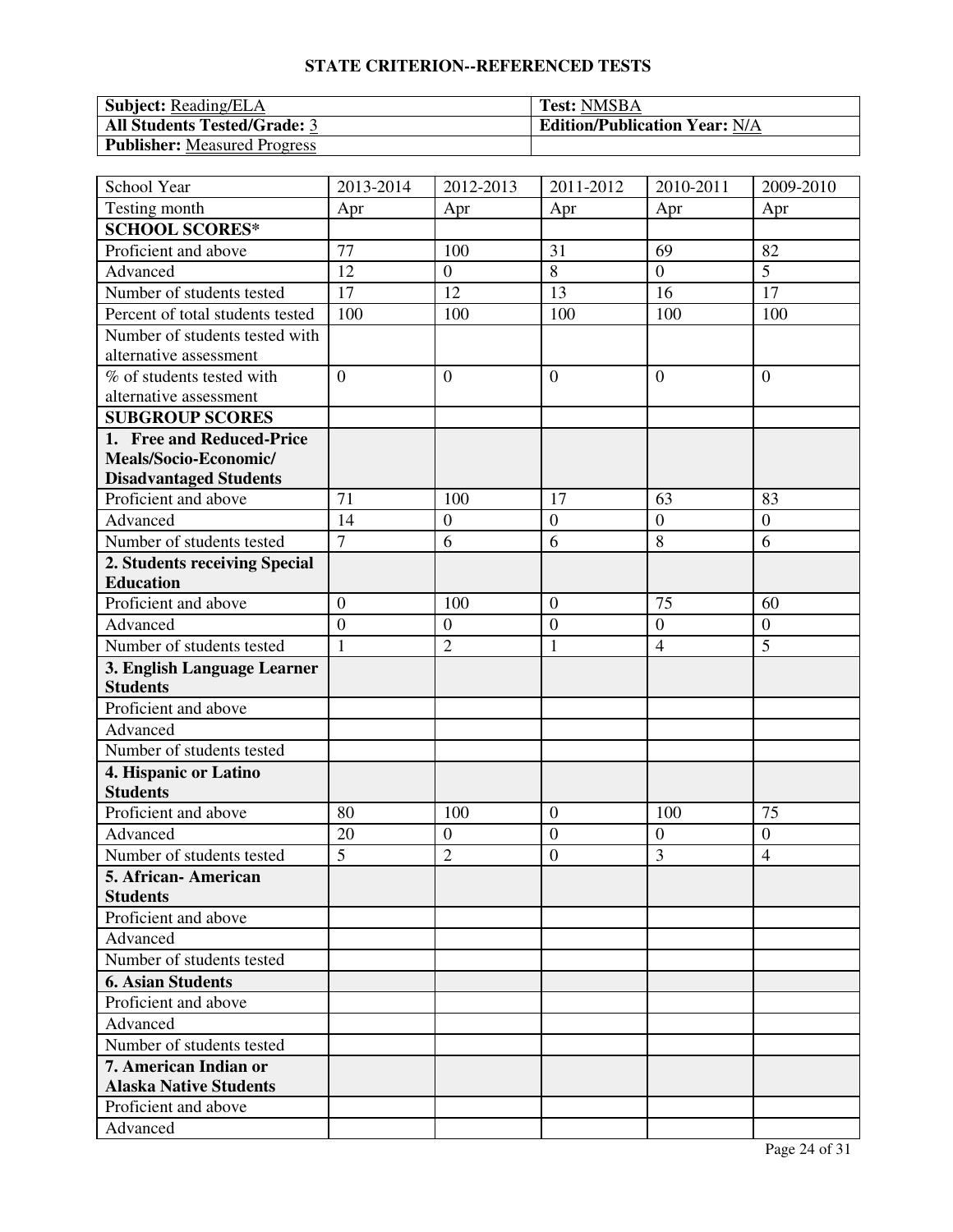| School Year                      | 2013-2014 | 2012-2013      | 2011-2012 | 2010-2011 | 2009-2010 |
|----------------------------------|-----------|----------------|-----------|-----------|-----------|
| Number of students tested        |           |                |           |           |           |
| 8. Native Hawaiian or other      |           |                |           |           |           |
| <b>Pacific Islander Students</b> |           |                |           |           |           |
| Proficient and above             |           |                |           |           |           |
| Advanced                         |           |                |           |           |           |
| Number of students tested        |           |                |           |           |           |
| 9. White Students                |           |                |           |           |           |
| Proficient and above             | 53        | 100            | 31        | 58        | 85        |
| Advanced                         | 1         | $\overline{0}$ | 8         | $\theta$  | 1         |
| Number of students tested        | 17        | 10             | 13        | 12        | 13        |
| 10. Two or More Races            |           |                |           |           |           |
| identified Students              |           |                |           |           |           |
| Proficient and above             |           |                |           |           |           |
| Advanced                         |           |                |           |           |           |
| Number of students tested        |           |                |           |           |           |
| 11. Other 1: Other 1             |           |                |           |           |           |
| Proficient and above             |           |                |           |           |           |
| Advanced                         |           |                |           |           |           |
| Number of students tested        |           |                |           |           |           |
| 12. Other 2: Other 2             |           |                |           |           |           |
| Proficient and above             |           |                |           |           |           |
| Advanced                         |           |                |           |           |           |
| Number of students tested        |           |                |           |           |           |
| 13. Other 3: Other 3             |           |                |           |           |           |
| Proficient and above             |           |                |           |           |           |
| Advanced                         |           |                |           |           |           |
| Number of students tested        |           |                |           |           |           |

**NOTES:** This table shows scores for all students taking test as third graders. It does show individual class scores, but it cannot compare individual students.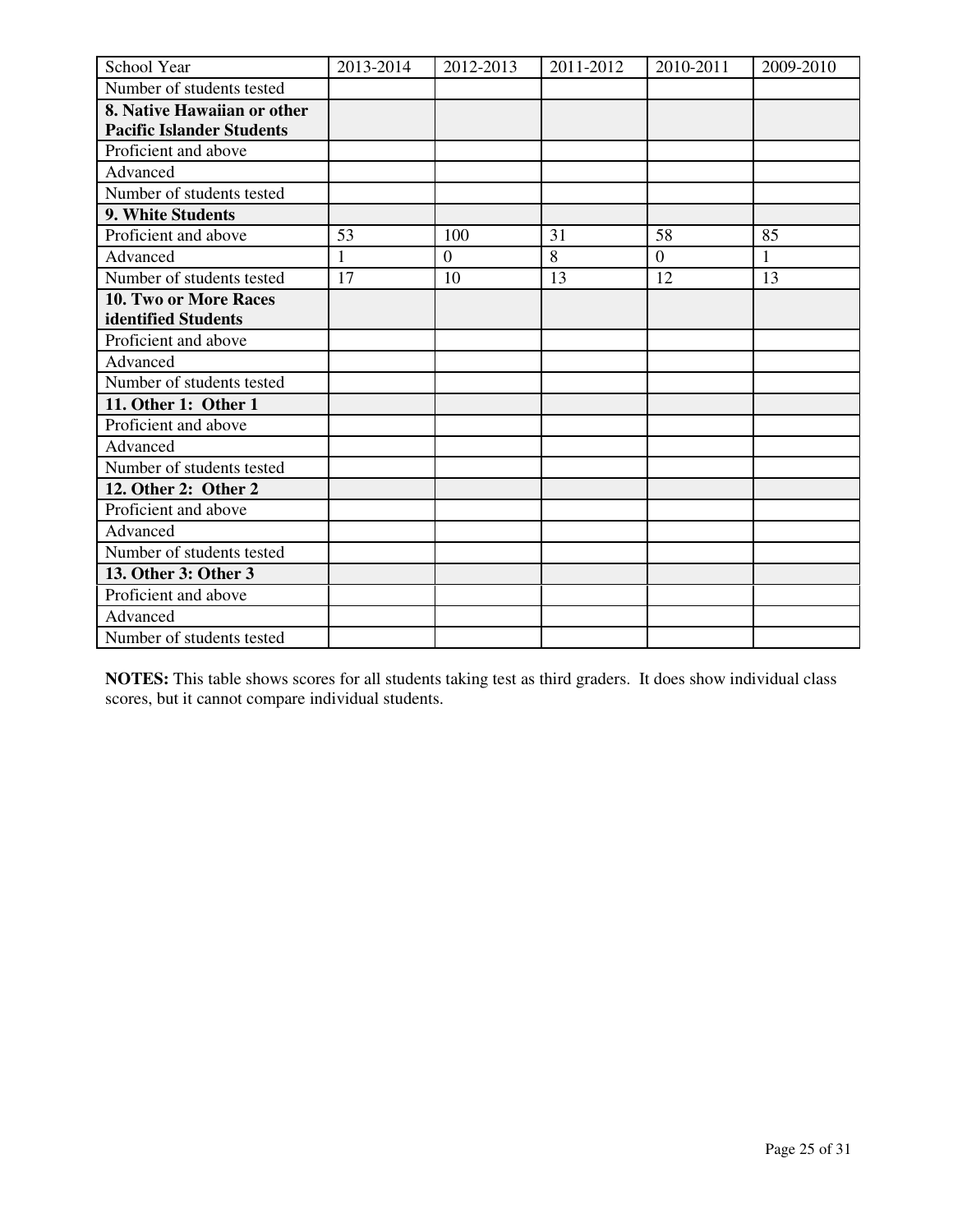| <b>Subject:</b> Reading/ELA         | <b>Test: NMSBA</b>                   |
|-------------------------------------|--------------------------------------|
| <b>All Students Tested/Grade: 4</b> | <b>Edition/Publication Year: N/A</b> |
| <b>Publisher:</b> Measured Progress |                                      |

| School Year                      | 2013-2014        | 2012-2013        | 2011-2012        | 2010-2011        | 2009-2010        |
|----------------------------------|------------------|------------------|------------------|------------------|------------------|
| Testing month                    | Apr              | Apr              | Apr              | Apr              | Apr              |
| <b>SCHOOL SCORES*</b>            |                  |                  |                  |                  |                  |
| Proficient and above             | 67               | 47               | 56               | 68               | 71               |
| Advanced                         | 17               | $\overline{7}$   | $\overline{0}$   | $\overline{0}$   | 21               |
| Number of students tested        | 12               | 15               | 16               | 19               | 14               |
| Percent of total students tested | 100              | 100              | 100              | 100              | 100              |
| Number of students tested with   |                  |                  |                  |                  |                  |
| alternative assessment           |                  |                  |                  |                  |                  |
| % of students tested with        | $\overline{0}$   | $\boldsymbol{0}$ | $\overline{0}$   | $\overline{0}$   | $\overline{0}$   |
| alternative assessment           |                  |                  |                  |                  |                  |
| <b>SUBGROUP SCORES</b>           |                  |                  |                  |                  |                  |
| 1. Free and Reduced-Price        |                  |                  |                  |                  |                  |
| Meals/Socio-Economic/            |                  |                  |                  |                  |                  |
| <b>Disadvantaged Students</b>    |                  |                  |                  |                  |                  |
| Proficient and above             | 100              | 14               | 50               | 57               | 67               |
| Advanced                         | $\boldsymbol{0}$ | $\mathbf{0}$     | $\boldsymbol{0}$ | $\boldsymbol{0}$ | 17               |
| Number of students tested        | $\overline{4}$   | $\overline{7}$   | 8                | $\overline{7}$   | 6                |
| 2. Students receiving Special    |                  |                  |                  |                  |                  |
| <b>Education</b>                 |                  |                  |                  |                  |                  |
| Proficient and above             | 67               | 33               | $\mathbf{0}$     | 40               | $\mathbf{0}$     |
| Advanced                         | 33               | $\boldsymbol{0}$ | $\boldsymbol{0}$ | $\boldsymbol{0}$ | $\overline{0}$   |
| Number of students tested        | $\overline{3}$   | 3                | $\boldsymbol{0}$ | 5                | $\overline{0}$   |
| 3. English Language Learner      |                  |                  |                  |                  |                  |
| <b>Students</b>                  |                  |                  |                  |                  |                  |
| Proficient and above             |                  |                  |                  |                  |                  |
| Advanced                         |                  |                  |                  |                  |                  |
| Number of students tested        |                  |                  |                  |                  |                  |
| 4. Hispanic or Latino            |                  |                  |                  |                  |                  |
| <b>Students</b>                  |                  |                  |                  |                  |                  |
| Proficient and above             | 50               | $\mathbf{0}$     | 50               | 75               | 67               |
| Advanced                         | $\overline{0}$   | $\boldsymbol{0}$ | $\overline{0}$   | $\boldsymbol{0}$ | $\boldsymbol{0}$ |
| Number of students tested        | $\overline{2}$   | $\mathbf{0}$     | $\overline{4}$   | $\overline{4}$   | 3                |
| 5. African-American              |                  |                  |                  |                  |                  |
| <b>Students</b>                  |                  |                  |                  |                  |                  |
| Proficient and above             |                  |                  |                  |                  |                  |
| Advanced                         |                  |                  |                  |                  |                  |
| Number of students tested        |                  |                  |                  |                  |                  |
| <b>6. Asian Students</b>         |                  |                  |                  |                  |                  |
| Proficient and above             |                  |                  |                  |                  |                  |
| Advanced                         |                  |                  |                  |                  |                  |
| Number of students tested        |                  |                  |                  |                  |                  |
| 7. American Indian or            |                  |                  |                  |                  |                  |
| <b>Alaska Native Students</b>    |                  |                  |                  |                  |                  |
| Proficient and above             |                  |                  |                  |                  |                  |
| Advanced                         |                  |                  |                  |                  |                  |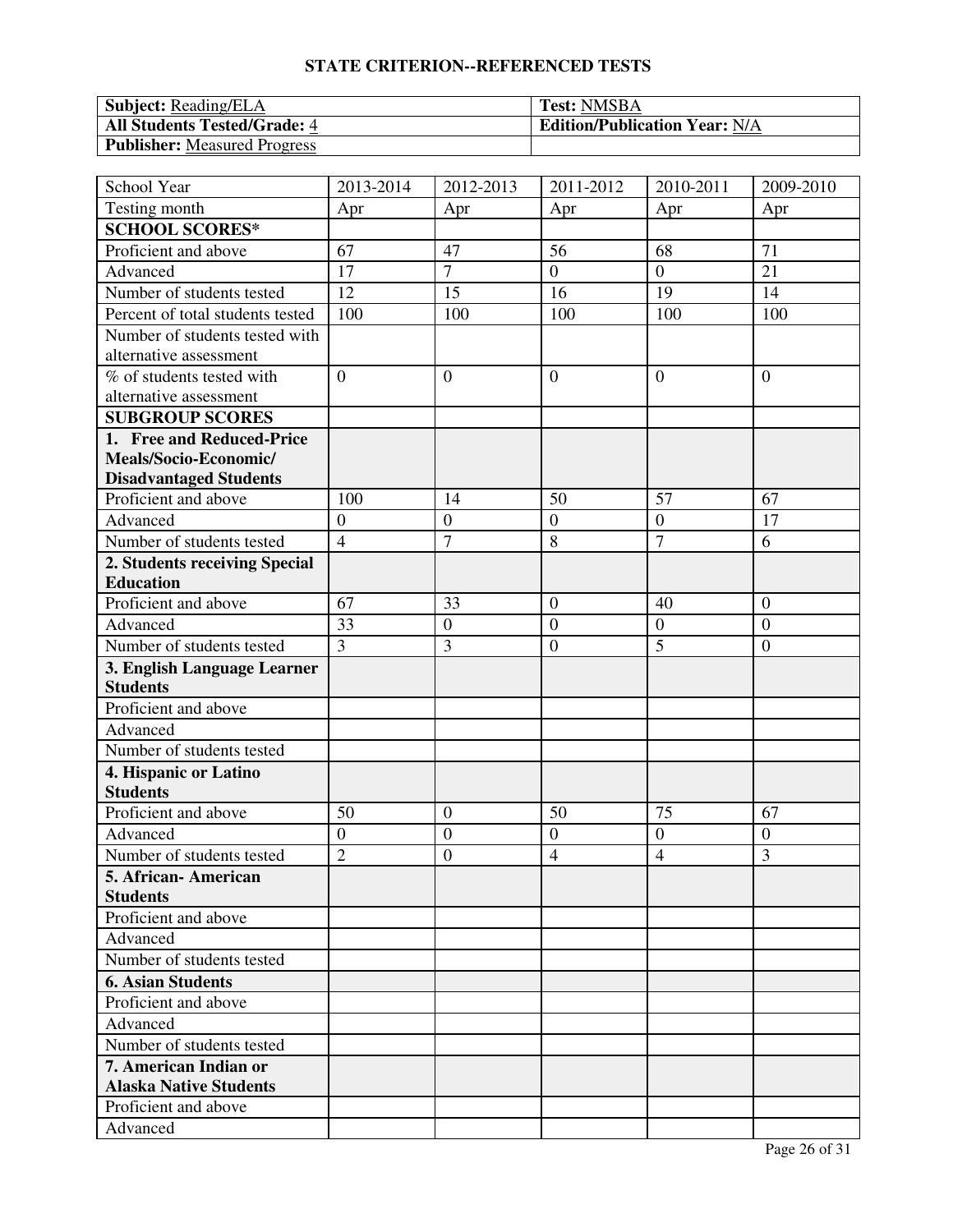| School Year                      | 2013-2014 | 2012-2013      | 2011-2012      | 2010-2011 | 2009-2010 |
|----------------------------------|-----------|----------------|----------------|-----------|-----------|
| Number of students tested        |           |                |                |           |           |
| 8. Native Hawaiian or other      |           |                |                |           |           |
| <b>Pacific Islander Students</b> |           |                |                |           |           |
| Proficient and above             |           |                |                |           |           |
| Advanced                         |           |                |                |           |           |
| Number of students tested        |           |                |                |           |           |
| 9. White Students                |           |                |                |           |           |
| Proficient and above             | 70        | 47             | 55             | 67        | 73        |
| Advanced                         | 20        | $\overline{7}$ | $\overline{0}$ | $\theta$  | 27        |
| Number of students tested        | 10        | 15             | 11             | 15        | 11        |
| <b>10. Two or More Races</b>     |           |                |                |           |           |
| identified Students              |           |                |                |           |           |
| Proficient and above             |           |                |                |           |           |
| Advanced                         |           |                |                |           |           |
| Number of students tested        |           |                |                |           |           |
| 11. Other 1: Other 1             |           |                |                |           |           |
| Proficient and above             |           |                |                |           |           |
| Advanced                         |           |                |                |           |           |
| Number of students tested        |           |                |                |           |           |
| 12. Other 2: Other 2             |           |                |                |           |           |
| Proficient and above             |           |                |                |           |           |
| Advanced                         |           |                |                |           |           |
| Number of students tested        |           |                |                |           |           |
| 13. Other 3: Other 3             |           |                |                |           |           |
| Proficient and above             |           |                |                |           |           |
| Advanced                         |           |                |                |           |           |
| Number of students tested        |           |                |                |           |           |

**NOTES:** This table shows scores for all students taking test as fourth graders. It does show individual class scores, but it cannot compare individual students.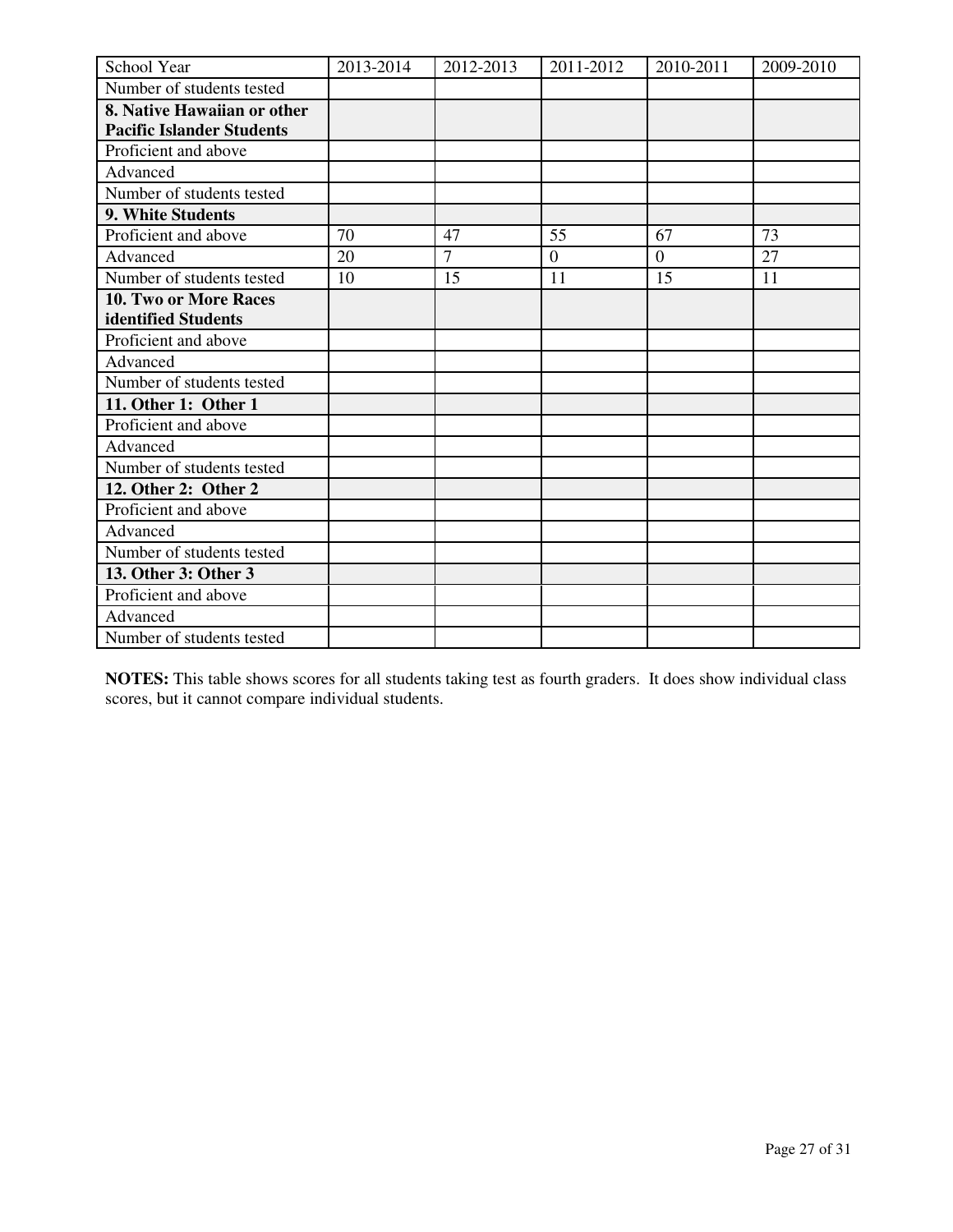| <b>Subject:</b> Reading/ELA         | <b>Test: NMSBA</b>                   |
|-------------------------------------|--------------------------------------|
| <b>All Students Tested/Grade: 5</b> | <b>Edition/Publication Year: N/A</b> |
| <b>Publisher:</b> Measured Progress |                                      |

| School Year                                    | 2013-2014        | 2012-2013        | 2011-2012        | 2010-2011        | 2009-2010        |
|------------------------------------------------|------------------|------------------|------------------|------------------|------------------|
| Testing month                                  | Apr              | Apr              | Apr              | Apr              | Apr              |
| <b>SCHOOL SCORES*</b>                          |                  |                  |                  |                  |                  |
| Proficient and above                           | 93               | 60               | 61               | 50               | 64               |
| Advanced                                       | $\overline{7}$   | 40               | 6                | 50               | 29               |
| Number of students tested                      | 15               | 15               | 18               | 16               | 14               |
| Percent of total students tested               | 100              | 100              | 100              | 100              | 100              |
| Number of students tested with                 |                  |                  |                  |                  |                  |
| alternative assessment                         |                  |                  |                  |                  |                  |
| % of students tested with                      | $\overline{0}$   | $\boldsymbol{0}$ | $\overline{0}$   | $\overline{0}$   | $\overline{0}$   |
| alternative assessment                         |                  |                  |                  |                  |                  |
| <b>SUBGROUP SCORES</b>                         |                  |                  |                  |                  |                  |
| 1. Free and Reduced-Price                      |                  |                  |                  |                  |                  |
| Meals/Socio-Economic/                          |                  |                  |                  |                  |                  |
| <b>Disadvantaged Students</b>                  |                  |                  |                  |                  |                  |
| Proficient and above                           | 100              | 33               | 80               | 60               | 75               |
| Advanced                                       | $\boldsymbol{0}$ | 67               | $\boldsymbol{0}$ | 40               | 13               |
| Number of students tested                      | $\overline{5}$   | 9                | $\overline{5}$   | 5                | 8                |
| 2. Students receiving Special                  |                  |                  |                  |                  |                  |
| <b>Education</b>                               |                  |                  |                  |                  |                  |
| Proficient and above                           | 100              | 50               | 40               | $\overline{0}$   | 100              |
| Advanced                                       | $\boldsymbol{0}$ | 50               | $\boldsymbol{0}$ | $\boldsymbol{0}$ | $\boldsymbol{0}$ |
| Number of students tested                      | $\overline{3}$   | $\overline{2}$   | 5                | $\overline{0}$   | 1                |
| 3. English Language Learner<br><b>Students</b> |                  |                  |                  |                  |                  |
| Proficient and above                           |                  |                  |                  |                  |                  |
| Advanced                                       |                  |                  |                  |                  |                  |
| Number of students tested                      |                  |                  |                  |                  |                  |
| 4. Hispanic or Latino                          |                  |                  |                  |                  |                  |
| <b>Students</b>                                |                  |                  |                  |                  |                  |
| Proficient and above                           | 100              | $\overline{0}$   | 75               | 100              | 50               |
| Advanced                                       | $\overline{0}$   | 100              | $\overline{0}$   | $\boldsymbol{0}$ | 50               |
| Number of students tested                      | $\mathbf{1}$     | 3                | $\overline{4}$   | 3                | $\overline{2}$   |
| 5. African-American                            |                  |                  |                  |                  |                  |
| <b>Students</b>                                |                  |                  |                  |                  |                  |
| Proficient and above                           |                  |                  |                  |                  |                  |
| Advanced                                       |                  |                  |                  |                  |                  |
| Number of students tested                      |                  |                  |                  |                  |                  |
| <b>6. Asian Students</b>                       |                  |                  |                  |                  |                  |
| Proficient and above                           |                  |                  |                  |                  |                  |
| Advanced                                       |                  |                  |                  |                  |                  |
| Number of students tested                      |                  |                  |                  |                  |                  |
| 7. American Indian or                          |                  |                  |                  |                  |                  |
| <b>Alaska Native Students</b>                  |                  |                  |                  |                  |                  |
| Proficient and above                           |                  |                  |                  |                  |                  |
| Advanced                                       |                  |                  |                  |                  |                  |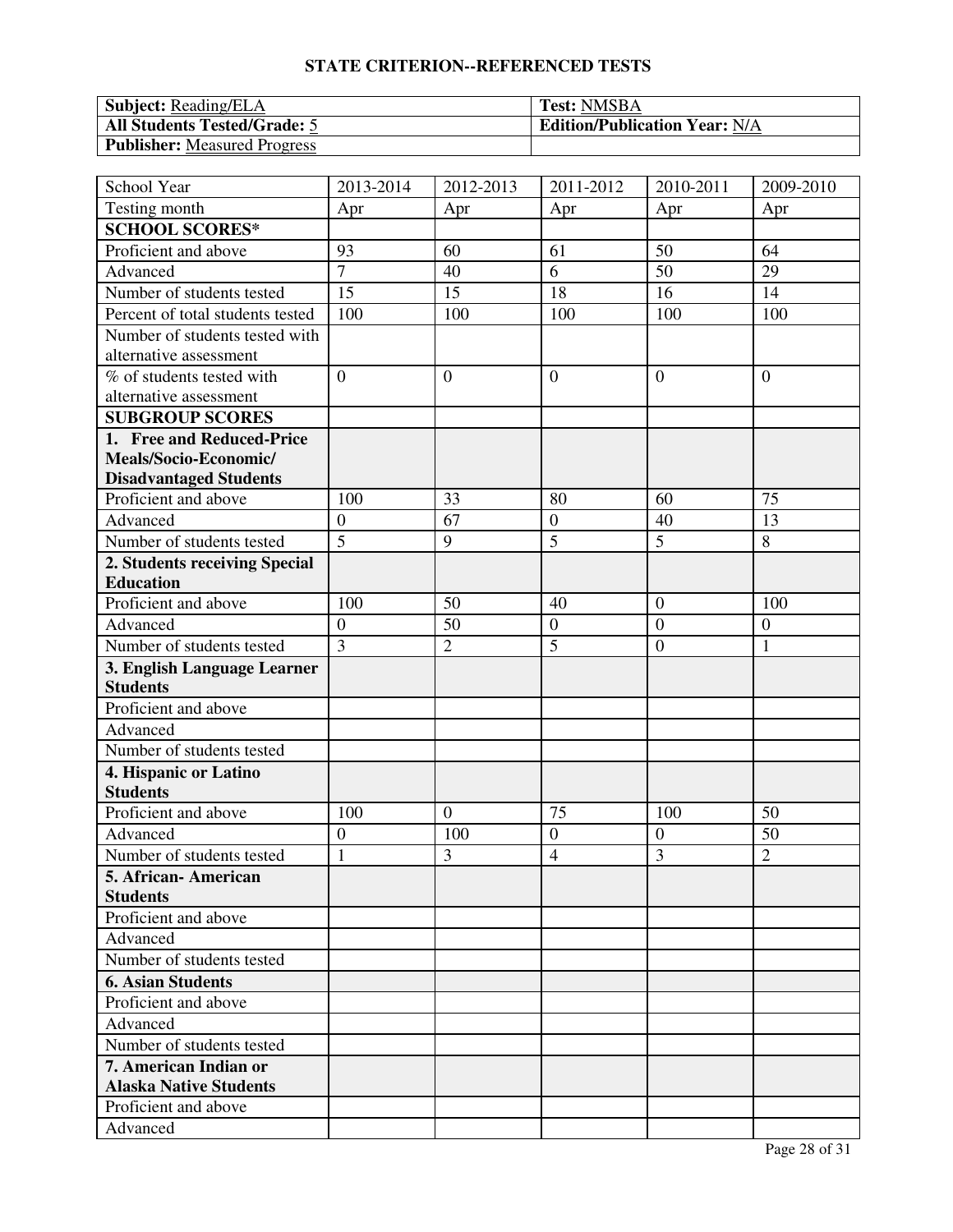| School Year                      | 2013-2014      | 2012-2013 | 2011-2012      | 2010-2011      | 2009-2010 |
|----------------------------------|----------------|-----------|----------------|----------------|-----------|
| Number of students tested        |                |           |                |                |           |
| 8. Native Hawaiian or other      |                |           |                |                |           |
| <b>Pacific Islander Students</b> |                |           |                |                |           |
| Proficient and above             |                |           |                |                |           |
| Advanced                         |                |           |                |                |           |
| Number of students tested        |                |           |                |                |           |
| 9. White Students                |                |           |                |                |           |
| Proficient and above             | 87             | 55        | 57             | 62             | 67        |
| Advanced                         | $\overline{0}$ | 45        | $\overline{7}$ | 38             | 25        |
| Number of students tested        | 14             | 11        | 14             | 13             | 12        |
| 10. Two or More Races            |                |           |                |                |           |
| identified Students              |                |           |                |                |           |
| Proficient and above             |                |           |                |                |           |
| Advanced                         |                |           |                | $\overline{0}$ |           |
| Number of students tested        |                |           |                |                |           |
| 11. Other 1: Other 1             |                |           |                |                |           |
| Proficient and above             |                |           |                |                |           |
| Advanced                         |                |           |                |                |           |
| Number of students tested        |                |           |                |                |           |
| 12. Other 2: Other 2             |                |           |                |                |           |
| Proficient and above             |                |           |                |                |           |
| Advanced                         |                |           |                |                |           |
| Number of students tested        |                |           |                |                |           |
| 13. Other 3: Other 3             |                |           |                |                |           |
| Proficient and above             |                |           |                |                |           |
| Advanced                         |                |           |                |                |           |
| Number of students tested        |                |           |                |                |           |

**NOTES:** This table shows scores for all students taking test as fifth graders. It does show individual class scores, but it cannot compare individual students.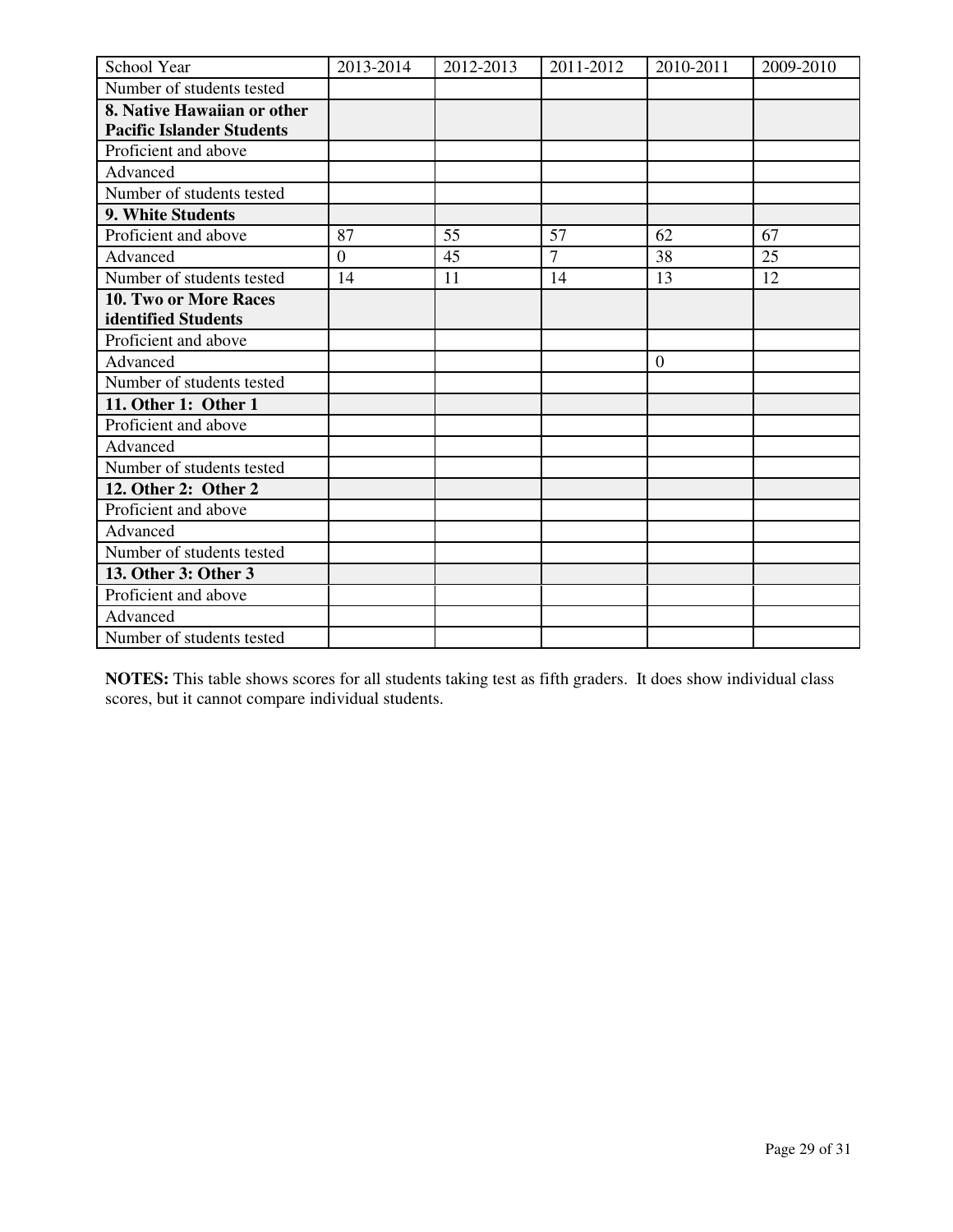| <b>Subject:</b> Reading/ELA         | <b>Test: NMSBA</b>                   |
|-------------------------------------|--------------------------------------|
| <b>All Students Tested/Grade: 6</b> | <b>Edition/Publication Year: N/A</b> |
| <b>Publisher:</b> Measured Progress |                                      |

| School Year                      | 2013-2014      | 2012-2013        | 2011-2012        | 2010-2011        | 2009-2010        |
|----------------------------------|----------------|------------------|------------------|------------------|------------------|
| Testing month                    | Apr            | Apr              | Apr              | Apr              | Apr              |
| <b>SCHOOL SCORES*</b>            |                |                  |                  |                  |                  |
| Proficient and above             | 41             | 36               | 56               | 33               | 53               |
| Advanced                         | 24             | $\overline{7}$   | 11               | 13               | $\boldsymbol{0}$ |
| Number of students tested        | 17             | 14               | 18               | 15               | 15               |
| Percent of total students tested | 100            | 100              | 100              | 100              | 100              |
| Number of students tested with   |                |                  |                  |                  |                  |
| alternative assessment           |                |                  |                  |                  |                  |
| % of students tested with        | $\overline{0}$ | $\overline{0}$   | $\overline{0}$   | $\overline{0}$   | $\overline{0}$   |
| alternative assessment           |                |                  |                  |                  |                  |
| <b>SUBGROUP SCORES</b>           |                |                  |                  |                  |                  |
| 1. Free and Reduced-Price        |                |                  |                  |                  |                  |
| Meals/Socio-Economic/            |                |                  |                  |                  |                  |
| <b>Disadvantaged Students</b>    |                |                  |                  |                  |                  |
| Proficient and above             | 56             | $\overline{0}$   | 67               | 13               | 33               |
| Advanced                         | 22             | $\overline{0}$   | 17               | 13               | $\overline{0}$   |
| Number of students tested        | $\overline{9}$ | $\overline{4}$   | 6                | 8                | 6                |
| 2. Students receiving Special    |                |                  |                  |                  |                  |
| <b>Education</b>                 |                |                  |                  |                  |                  |
| Proficient and above             | 33             | $\boldsymbol{0}$ | $\mathbf{0}$     | $\boldsymbol{0}$ | $\mathbf{0}$     |
| Advanced                         | $\overline{0}$ | $\mathbf{0}$     | $\boldsymbol{0}$ | $\boldsymbol{0}$ | $\mathbf{0}$     |
| Number of students tested        | $\overline{3}$ | $\overline{4}$   | $\mathbf{1}$     | $\mathbf{1}$     | $\boldsymbol{0}$ |
| 3. English Language Learner      |                |                  |                  |                  |                  |
| <b>Students</b>                  |                |                  |                  |                  |                  |
| Proficient and above             |                |                  |                  |                  |                  |
| Advanced                         |                |                  |                  |                  |                  |
| Number of students tested        |                |                  |                  |                  |                  |
| 4. Hispanic or Latino            |                |                  |                  |                  |                  |
| <b>Students</b>                  |                |                  |                  |                  |                  |
| Proficient and above             | 80             | 50               | 40               | $\mathbf{0}$     | $\overline{0}$   |
| Advanced                         | $\overline{0}$ | $\mathbf{0}$     | $\boldsymbol{0}$ | 50               | $\overline{0}$   |
| Number of students tested        | $\overline{5}$ | 10               | $\overline{5}$   | $\overline{2}$   | 3                |
| 5. African- American             |                |                  |                  |                  |                  |
| <b>Students</b>                  |                |                  |                  |                  |                  |
| Proficient and above             |                |                  |                  |                  |                  |
| Advanced                         |                |                  |                  |                  |                  |
| Number of students tested        |                |                  |                  |                  |                  |
| <b>6. Asian Students</b>         |                |                  |                  |                  |                  |
| Proficient and above             |                |                  |                  |                  |                  |
| Advanced                         |                |                  |                  |                  |                  |
| Number of students tested        |                |                  |                  |                  |                  |
| 7. American Indian or            |                |                  |                  |                  |                  |
| <b>Alaska Native Students</b>    |                |                  |                  |                  |                  |
| Proficient and above             |                |                  |                  |                  |                  |
| Advanced                         |                |                  |                  |                  |                  |